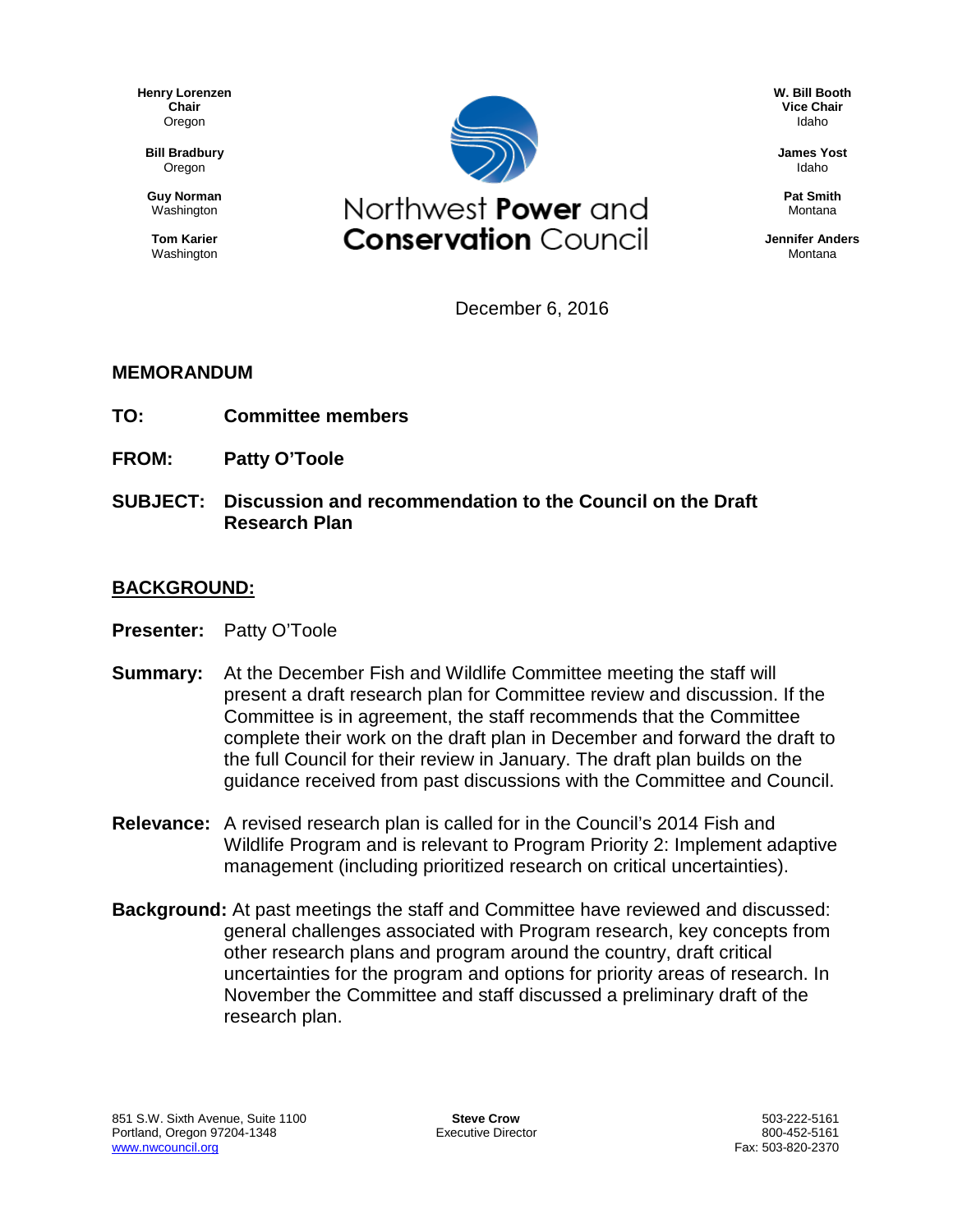The draft research plan for the December Committee meeting describes the directive and purpose for the plan, the research themes and uncertainties, highlights priority areas for immediate research review, identifies areas of emerging research priorities and describes implementation of research using administrative and science and policy reviews and reporting requirements.

**More information:** [November,](https://www.nwcouncil.org/media/7150680/f5.pdf) [October,](https://www.nwcouncil.org/media/7150615/f3.pdf) [August](https://www.nwcouncil.org/media/7150470/6.pdf) and [July](https://www.nwcouncil.org/media/7150401/5.pdf) Fish and Wildlife Committee meeting materials.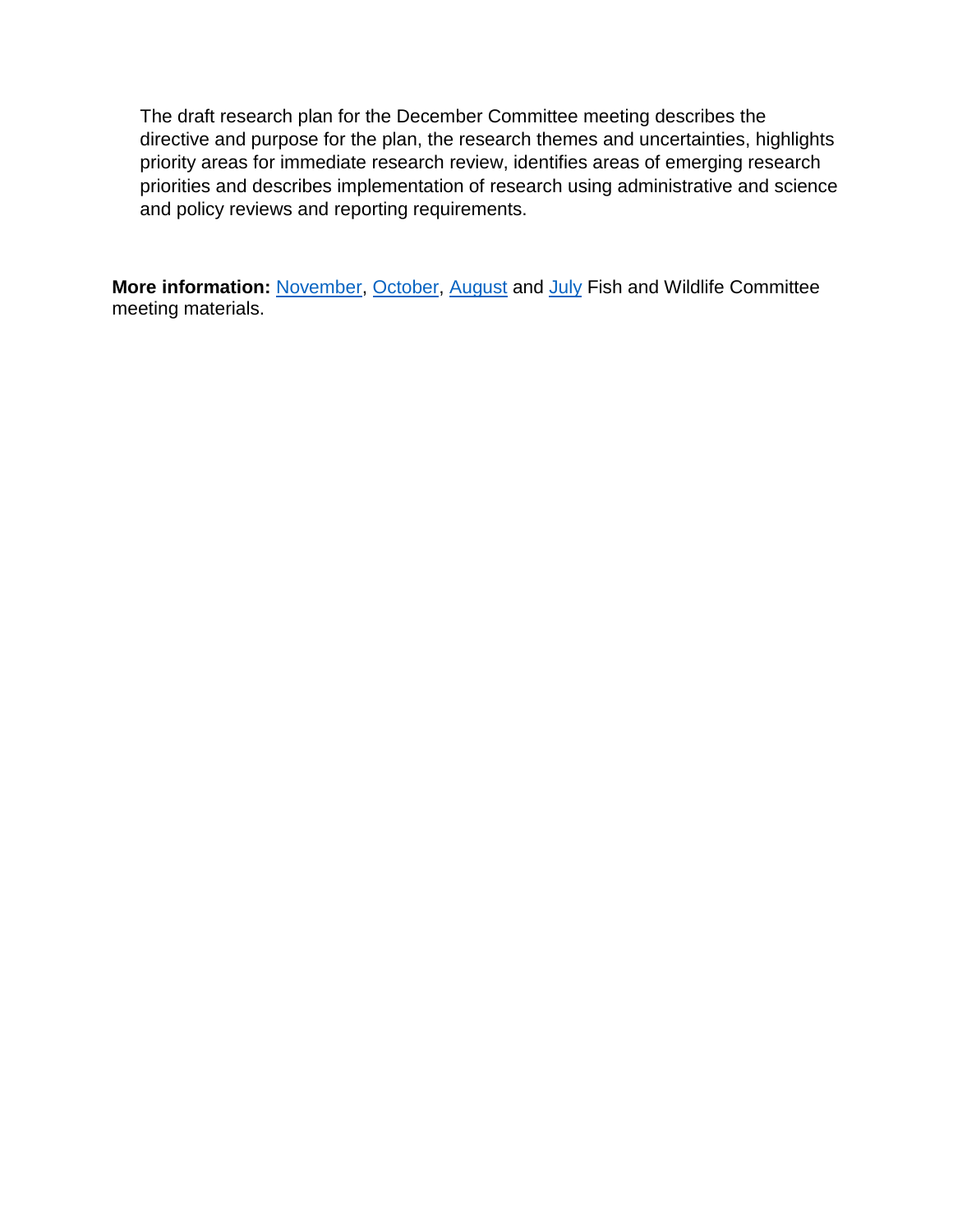# **Research Plan for the Columbia River Basin Fish and Wildlife Program**

# *DRAFT*

Fish and Wildlife Committee, Northwest Power and Conservation Council (December 13, 2016)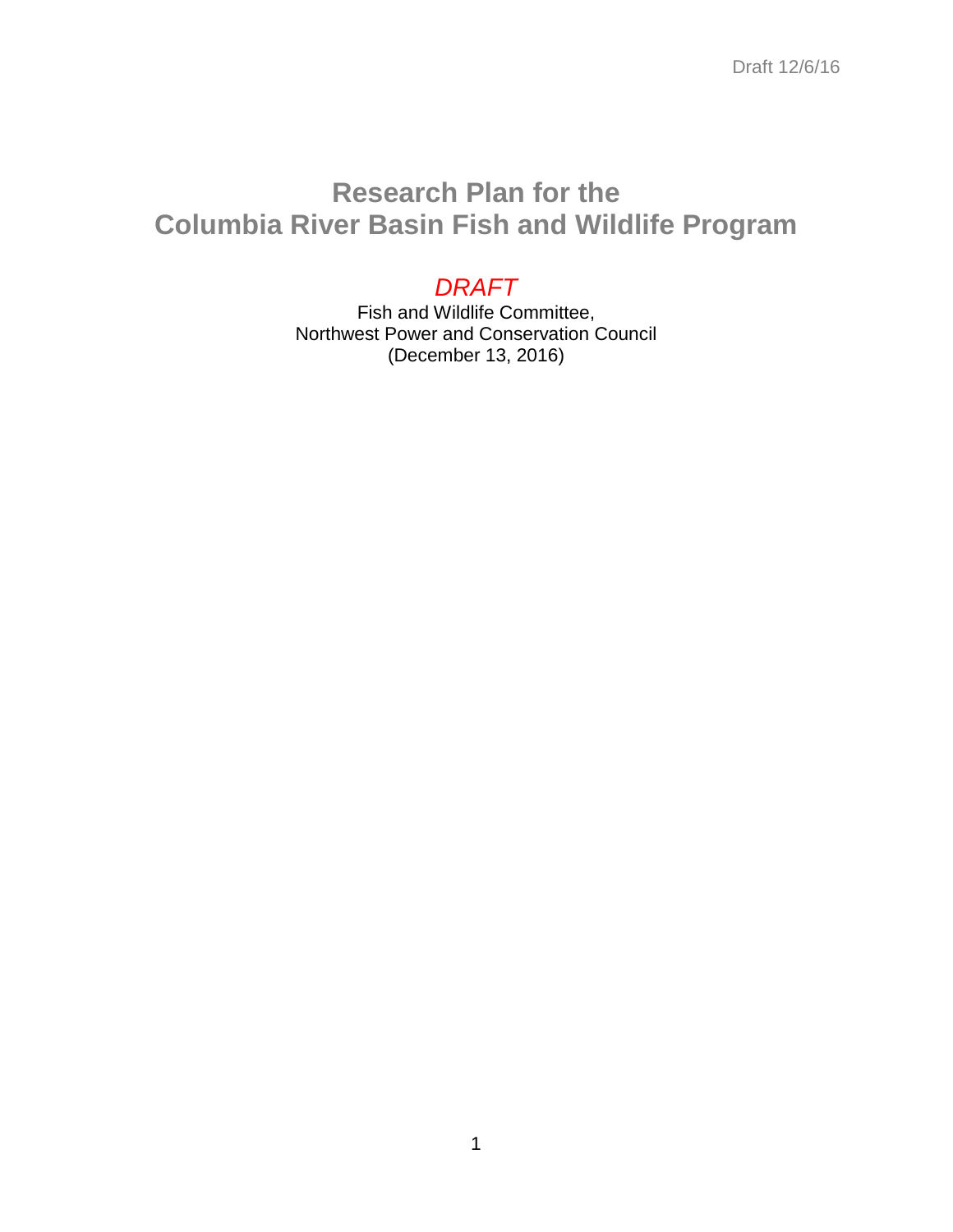# **I. Introduction**

For 35 years, the Northwest Power and Conservation Council (Council) has supported a diverse range of research to clarify assumptions critical to the strategies and scientific foundation and principles of the Columbia River Basin Fish and Wildlife [Program](https://www.nwcouncil.org/media/7148624/2014-12.pdf) (Program). The Program, as directed under the [Northwest Power Act,](https://www.nwcouncil.org/reports/poweract/) contains strategies that organize the various measures to protect, mitigate and enhance fish and wildlife, including spawning grounds and habitat in the Columbia River affected by the development, operation and management of hydroelectric projects. In its 2014 amendment to the Program, the Council continued its commitment to an [adaptive](https://www.nwcouncil.org/fw/program/2014-12/program/partfour_adaptive_management/)  [management](https://www.nwcouncil.org/fw/program/2014-12/program/partfour_adaptive_management/) approach that uses research and monitoring data to understand, at multiple scales, how Program projects and measures are performing, and to assess and report on the status [and trends](http://rs.nwcouncil.org/) of focal species and their habitat.

To that end, the Program includes a plan to organize research; identify critical uncertainties, priority areas and future needs for research; inform adaptive management of strategies and actions that implement the Program; and guide the Council's future project-funding recommendations to the Bonneville Power Administration.

# *A. Science foundation and principles*

The Council understands that to succeed in achieving its vision, strategies and actions implemented through the Program, the Program must be founded on the best available science. The Council's Program contains a set of guiding [scientific principles](https://www.nwcouncil.org/fw/program/2014-12/program/partthree_vision_foundation_goals_objectives_strategies/ii_foundation_and_principles/) to provide a stable scientific foundation. The foundation and principles recognize that significant ecological and environmental modifications have occurred in the Columbia River and its tributaries, and that a combination of actions is necessary to protect, mitigate, and enhance the fish, wildlife, and habitat impacted by the hydrosystem. Uncertainties persist related to the best available science, and by researching these critical uncertainties the Program foundation should strengthen over time.

# *B. 2014 Fish and Wildlife Program directive*

Recognizing the need to continue to refine and focus research conducted under the Program, the Council committed in the 2014 amendment that it will, with federal and state fish and wildlife agencies and tribes, review and update its research plan every three years. The Council's research plan was first developed in [2006.](https://www.nwcouncil.org/media/29261/2006_3.pdf) Some regional review and discussion occurred during the interim, but a formal update has not occurred until now. The Program states that the revision will begin with an update of how previous research funds were allocated to particular categories and critical uncertainties. The Program also calls for the Independent Scientific Review Panel (ISRP) and the Independent Scientific Advisory Board (ISAB) to assist with updating the critical uncertainties, taking into account evolving topics and reporting on the results of past research.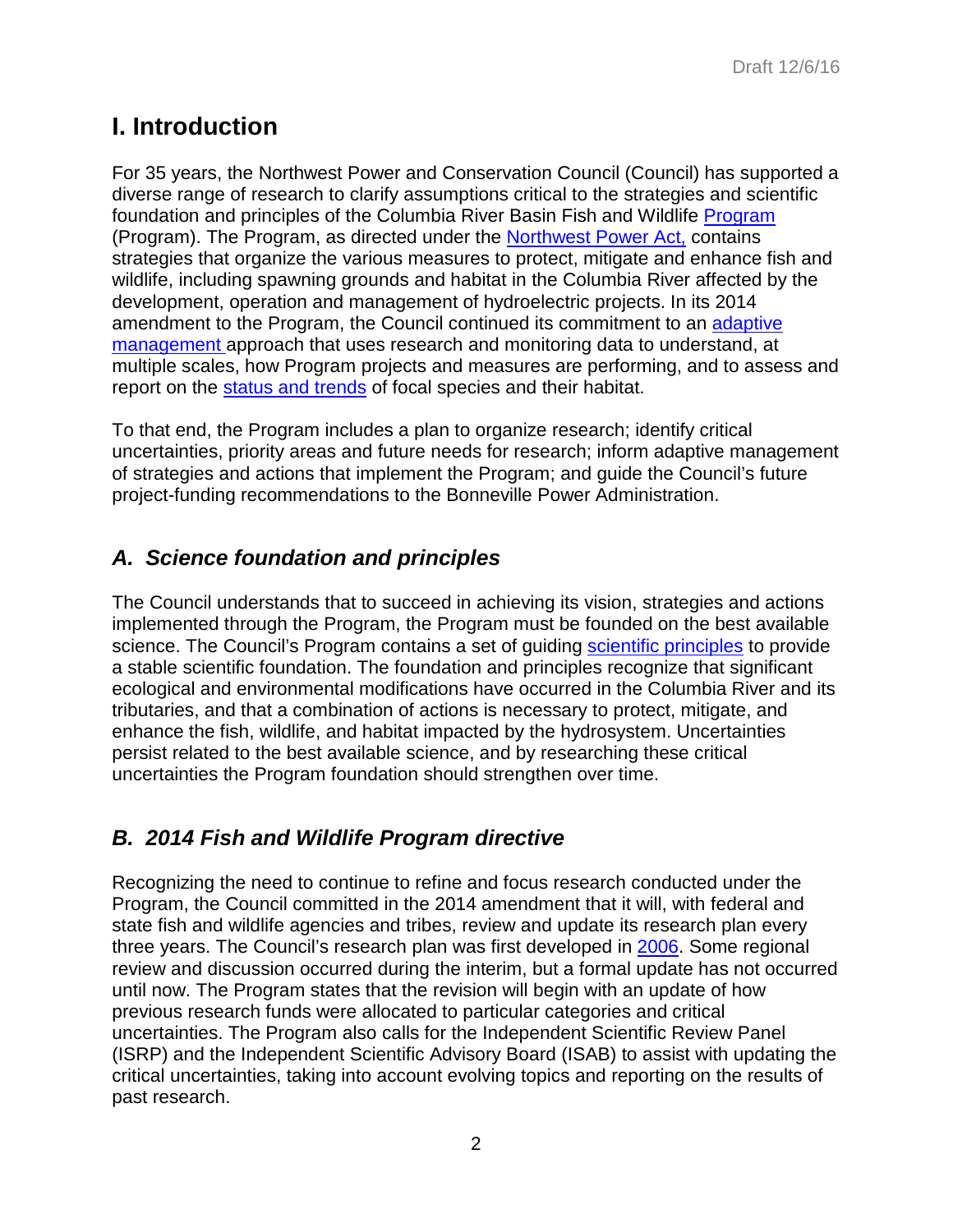Research and monitoring are both elements of the Program's adaptive management strategy and are closely related. Research may often incorporate data from monitoring efforts in its investigations. The goal of critical uncertainties research is to either experimentally or observationally [\(ISRP, 2005\)](http://www.nwcouncil.org/media/32756/isrp2005_14a.pdf) test the validity of key assumptions implied or stated in the Program. According to the Program, "Research seeks to resolve critical uncertainties identified in the council's research plan and assesses new methods and technologies to improve the program". A common set of characteristics helps identify research projects for the purpose of this plan, such as having a clearly stated hypothesis that links to critical uncertainties in this research plan and proposed end or completion dates (section IV below). These characteristics of research projects help distinguish research from status and trend monitoring.

## *C. Approach and purpose*

For the draft 2017 research plan, the Council evaluated past research [budget](https://nwcouncil.box.com/s/yow3vrc61smu5741tfnoe5hfoppl9svp) [allocations](https://nwcouncil.box.com/s/yow3vrc61smu5741tfnoe5hfoppl9svp) (draft) and the ISAB and ISRP provided a report, *Critical Uncertainties for the Columbia River Fish and Wildlife Program* [\(2016-1\)](https://www.nwcouncil.org/fw/isab/isabisrp2016-1/). The report provided an updated list of prioritized critical uncertainties and reviewed the extent to which current projects addressed critical uncertainties listed in the Council's 2006 Research Plan. This update of the Council's research plan included opportunities for public input and gave consideration to critical uncertainties submitted during the Program amendment process.

As the Council began the process to update its research plan, it became evident that the Program and research plan would benefit by 1) continuing to improve the reporting of results and conclusions, and 2) focusing on Program critical uncertainties. This will improve the ability of the Council and others to apply results to validate Program assumptions and improve decisions regarding measures designed to protect, mitigate and enhance fish and wildlife affected by the hydrosystem.

The purpose of this research plan is to help the Council, Bonneville, project sponsors and the independent science panels: 1) continue to improve organization of research conducted under the Program and reporting of results and conclusions; 2) identify critical uncertainties for the Program; 3) identify priority areas of current and future research; 4) inform adaptive management and 5) along with other considerations, guide funding recommendations.

This research plan is organized into four sections: introduction; research themes and uncertainties (specific uncertainties in Appendix A); priorities for action; and implementation.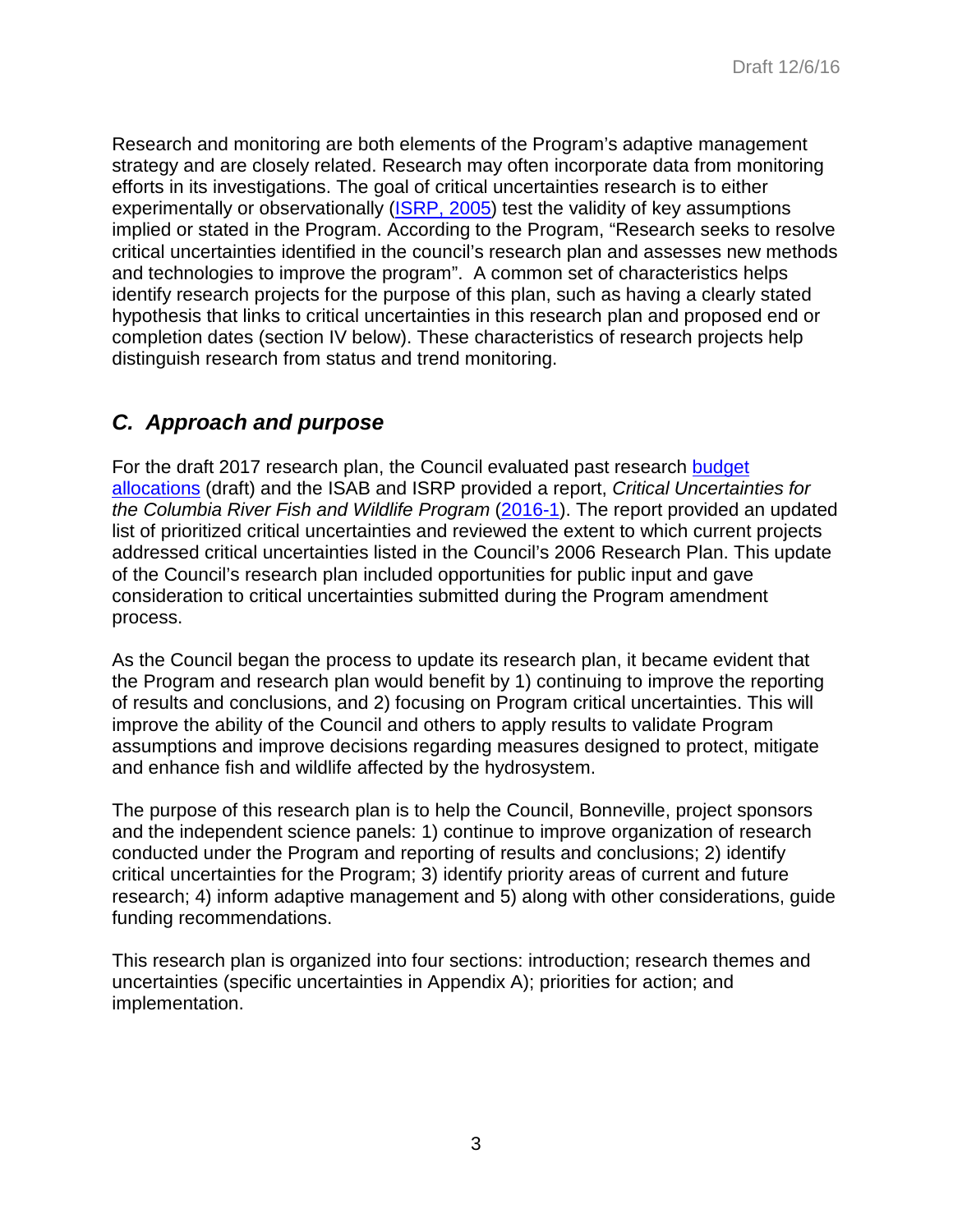# **I. Research themes and uncertainties**

As requested by the Council, the ISAB and ISRP completed their report on *Critical Uncertainties for the Columbia River Basin Fish and Wildlife Program* in January, 2016. The ISAB and ISRP critical uncertainties were synthesized from the Fish and Wildlife Program, recommendations to amend the Program, past scientific reviews and reports, and other regional recovery efforts. Subsequent public review and further organization informed the final set of uncertainties, which are organized into 14 research themes, as follows.

## *A. Themes*

The themes are useful categories for organizing critical uncertainties in this plan as well as to track ongoing research through time.

- A. Tributary Habitat
- B. Mainstem habitat
- C. Fish propagation
- D. Hydrosystem flow and passage operations
- E. Estuary, plume and ocean
- F. Population structure and diversity
- G. Predation
- H. Non-native species
- I. Contaminants
- J. Climate change
- K. Human development
- L. Harvest
- M. Monitoring and evaluation methods
- N. Public engagement

The research themes, suggested by the ISAB and ISRP in their critical uncertainties report, generally align with the Program's strategies, although it is not an exact match. The 2014 Program does not include strategies for human development, fish harvest, population structure and diversity, although measures related to these themes can be found throughout the Program in various sections including the vision and strategies. The theme of contaminants is related to the water quality strategy in the Program.

# *B. Critical uncertainties*

The critical uncertainties associated with each theme (see [Appendix A\)](#page-13-0) are described at a high level so that the research plan can provide long-range guidance while preserving flexibility of implementation in the near-term. Moreover, the critical uncertainties are presented this way in order to elicit the development of specific research hypotheses and project proposals without constraining innovative approaches. The critical uncertainties are generally organized by a set of policy questions arranged into two general categories: 1) research related to measures that are currently implemented and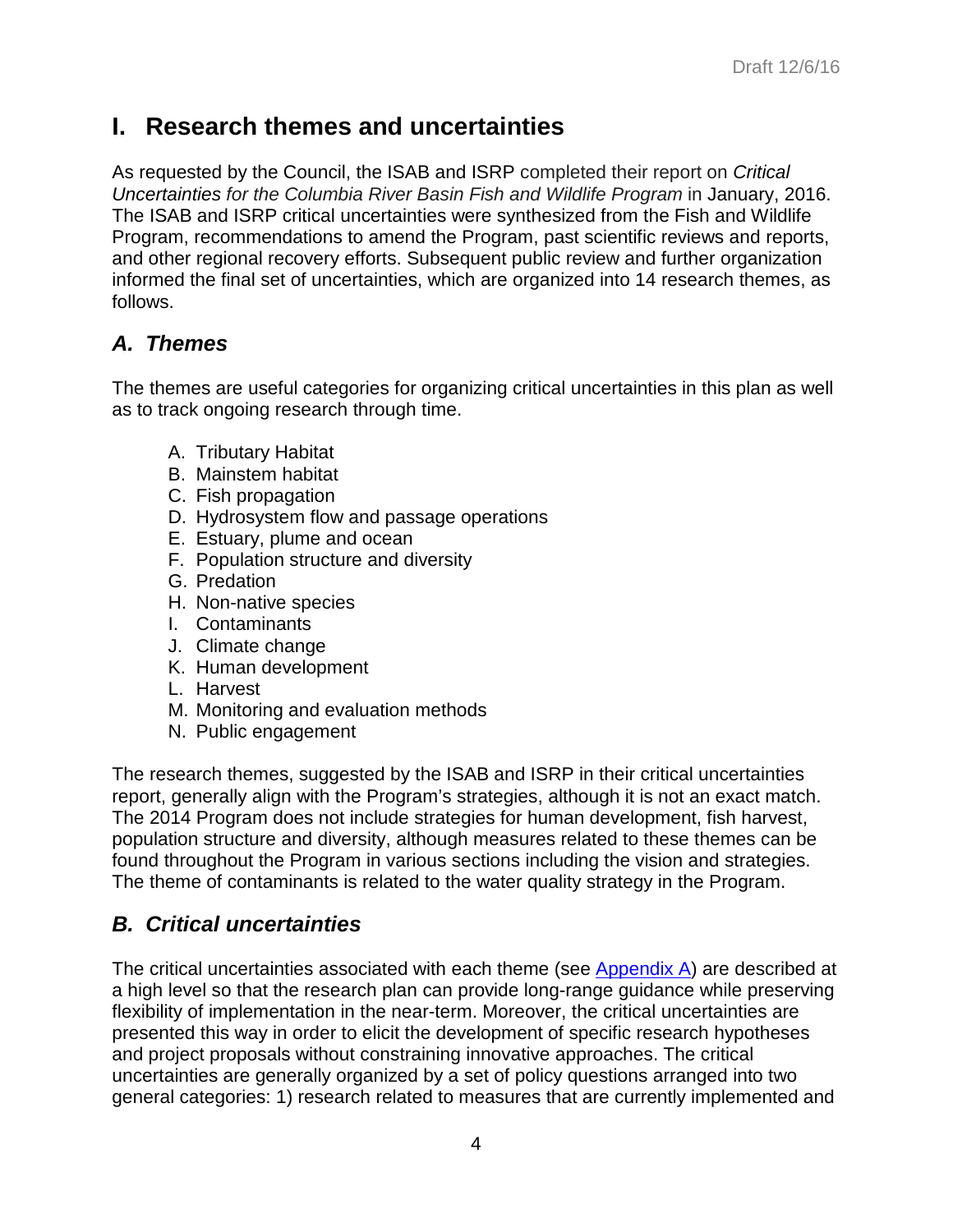2) areas of research that may lead to different measures or to understand factors that may influence Program progress. Research results should resolve or at least advance understanding of critical uncertainties and thus validate key Program assumptions and inform improved Program development and implementation.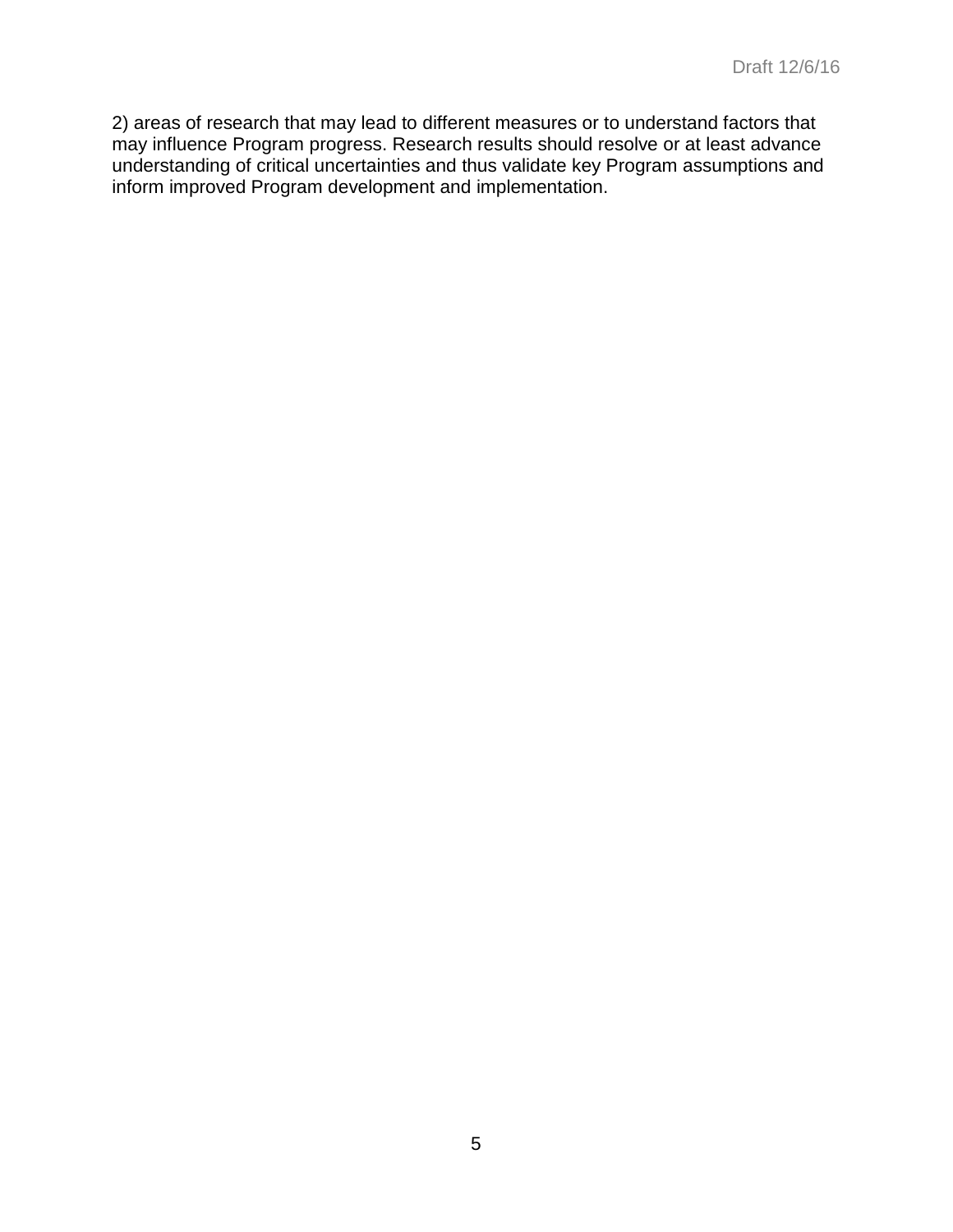# **II. Research Priorities**

For over three decades, a variety of research projects have been implemented to address many of the critical uncertainties in the Program. This research takes place through projects funded through the Bonneville direct program and the Corps of Engineers' Anadromous Fish Evaluation Program [\(AFEP\)](http://www.nwd.usace.army.mil/Media/Fact-Sheets/Fact-Sheet-Article-View/Article/475828/anadromous-fish-evaluation-program/), which receives annual appropriated funds from Congress through the Corps' Columbia River Fish Mitigation (CRFM) program. Some research and monitoring also occurs through the Corps' operation and maintenance program and the Lower Snake River Compensation Plan hatchery [programs.](https://www.fws.gov/lsnakecomplan/) All of these research projects are and should continue to be reviewed periodically in their various project review processes. The purpose of this plan is not to review and make recommendations on particular research projects. That will occur in these other processes.

## *A. Immediate Priorities*

One of the important purposes of this research plan is to identify priority areas of research that require immediate and focused science and policy review outside of the regular project review process. These research themes (or topic areas within a theme) require focused review and tracking because of the importance to the Program of the underlying uncertainties; the amount of money and effort expended both on the management actions and on the related research; and persistent questions about progress on resolving the underlying critical uncertainty or uncertainties.

### **1. Tributary habitat research**

The program invests significantly in tributary habitat improvements for salmon and steelhead, based on the underlying assumption that improvements in tributary habitat conditions not only boost survival and productivity of juvenile fish in that life stage but also have significant life-cycle/adult return survival benefits. It is not yet clear that progress is being made through research and evaluation on resolving the important underlying uncertainties about the nature and extent of survival benefits from tributary habitat actions, or how long and at what cost will it take to make significant progress so as to conclude the research activities. As part of an ongoing effort (see Council's [2011](https://www.nwcouncil.org/media/13599/2011_06decision.pdf)  [RM&E review recommendations\)](https://www.nwcouncil.org/media/13599/2011_06decision.pdf) and reiterated in this research plan, the research and evaluation activities devoted to assessing the benefits of tributary habitat improvements need an immediate and focused review of results and expected future activities and expenditures, with a conclusion as to which efforts should be continued as-is or with slight modifications, significantly reframed, or curtailed. This work is anticipated to occur in 2017. Section IV- A. below describes important review elements, such as a set of key review questions to assist with science and policy reviews. These review elements should be incorporated into this focused review as well.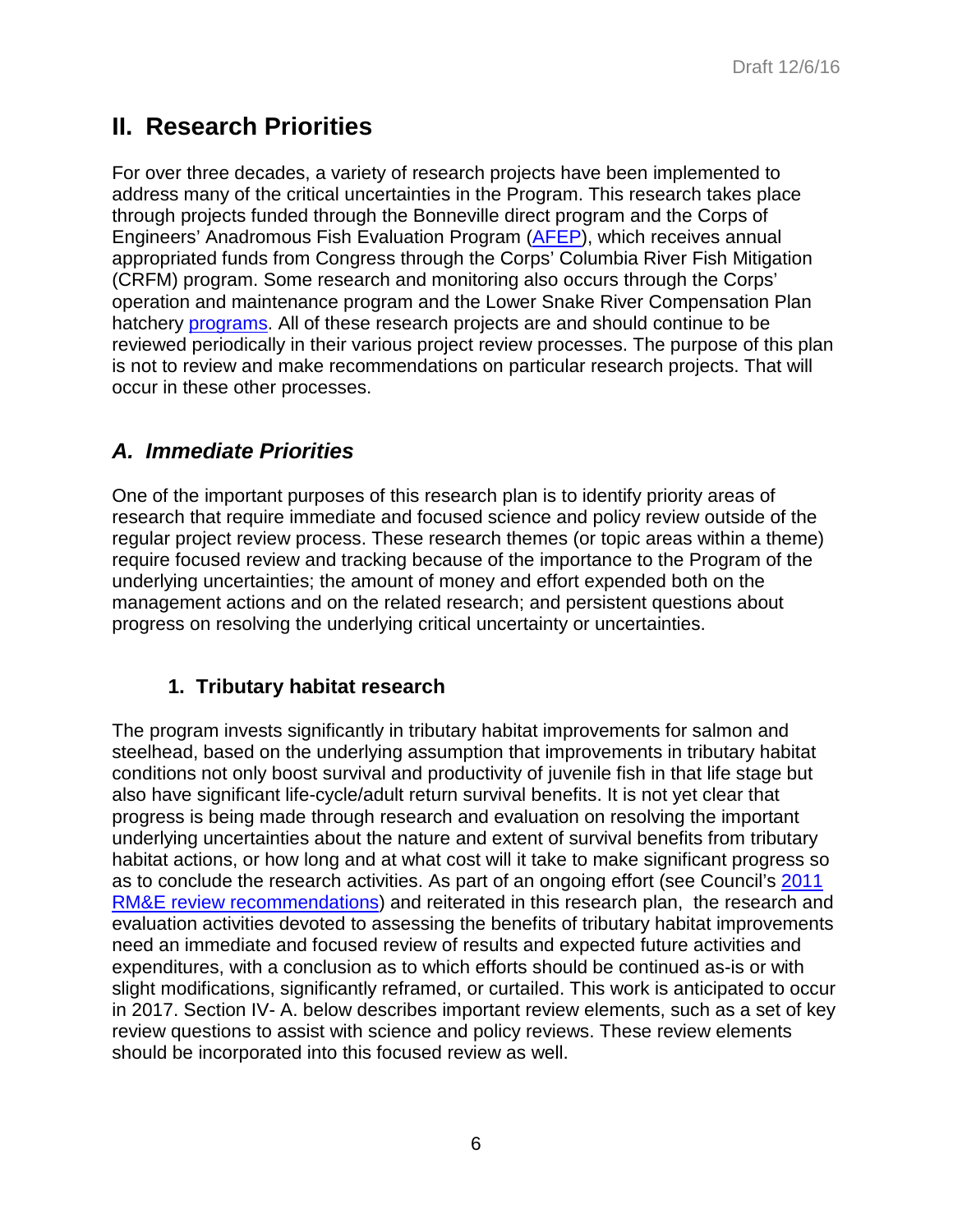### **2. Fish propagation research**

The Council's Program and to a larger extent, other regional programs (such as the Mitchell Act) invest significantly each year in artificial propagation efforts as mitigation for the impacts due to the hydrosystem. Under the Council's Program, individual production programs have substantial monitoring and evaluation elements, and the results of these efforts are being used to improve the performance of particular facilities and programs. At a higher scale (also described in the Council's [2011 RM&E review](https://www.nwcouncil.org/media/13599/2011_06decision.pdf)  [recommendations\)](https://www.nwcouncil.org/media/13599/2011_06decision.pdf), it remains less certain what progress is being made at evaluating propagation efforts collectively.

The Council, in partnership with Bonneville, has initiated a policy review of a set of research projects that are assessing the relative reproductive success of naturally spawning hatchery and natural origin salmon and steelhead in order to assess the results of these projects and determine if some of the projects have completed their work or if continued investment is still warranted. This review is expected to conclude in early 2017. During a workshop to discuss the relative reproductive success projects, project proponents indicated interest in a continued opportunity to share information, coordinate and improve the efficiencies of their projects.

The Council also has a continued interest in research related to fish propagation and will pursue further consideration of how research in this theme is progressing towards addressing the critical uncertainties. The Council is interested in determining if current research will be helpful in evaluating whether propagation efforts collectively are 1) successfully producing fish for harvest, recovery and conservation and 2) improving the understanding of the magnitude of benefit or detriment to natural origin anadromous and resident fish from natural spawning of hatchery fish.

## *B. Emerging research priorities*

It is important to periodically assess if any Program critical uncertainties are not being sufficiently addressed by ongoing research whether implemented and funded through or outside the Program. If so, steps should be taken to initiate discussion, through review processes or topic-based forums, to determine what new or expanded research activities related to these uncertainties are warranted. A set of emerging Program priorities are included in the [investment strategy](https://www.nwcouncil.org/fw/program/2014-12/program/partsix_implementation/ii_investment_strategy/) for the 2014 Program, and uncertainties exist in regard to these priorities. At the time of the revision of this research plan, critical uncertainties in the following areas have been identified as possibly under-addressed and in need of investigation:

• Predation theme: the extent of marine mammal predation on anadromous and resident fish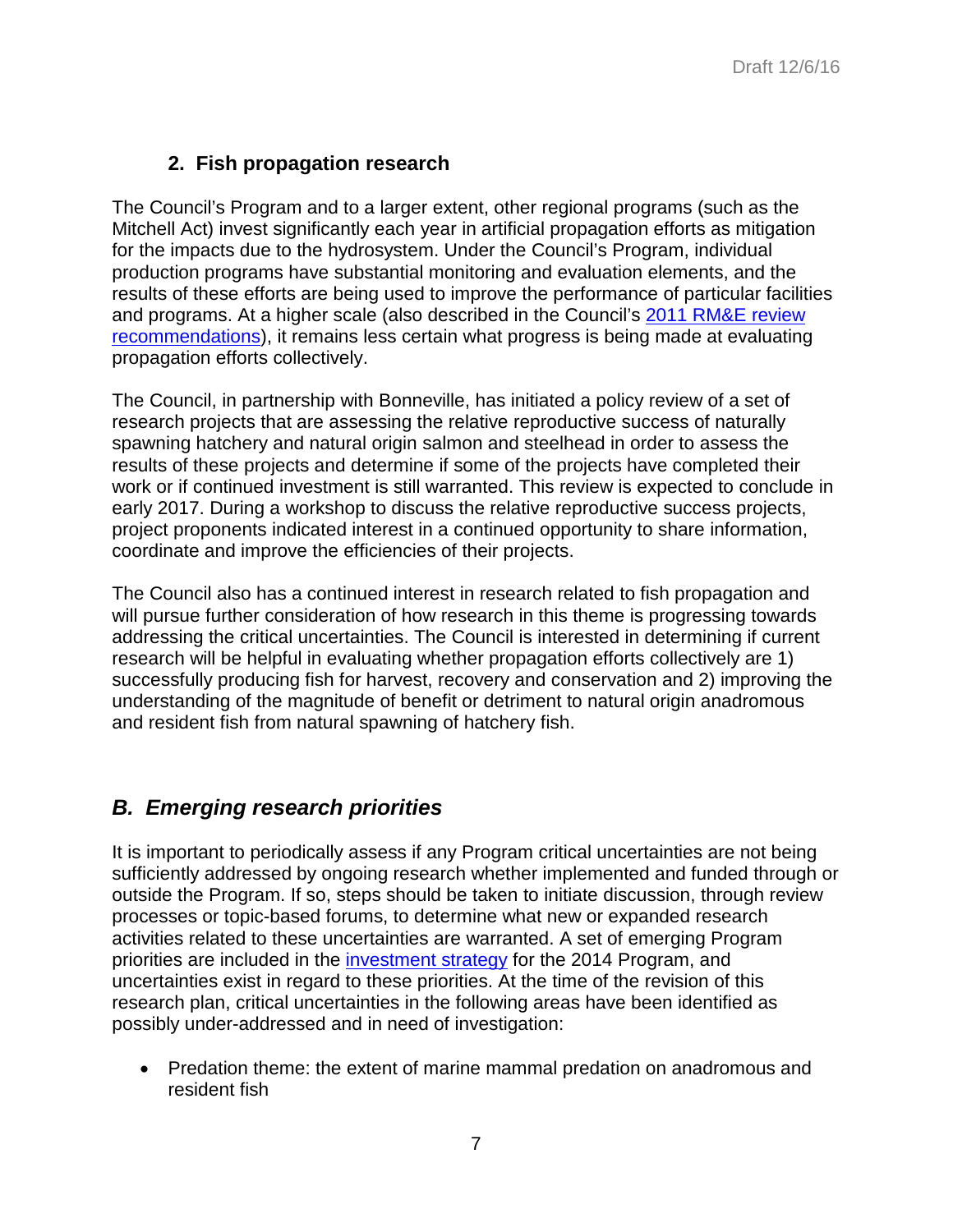- Tributary and mainstem habitat and climate change themes: the significance of water temperatures, cold water refuges, and impacts on tributary and mainstem habitat
- Contaminants theme: the relative impact and importance of toxic contaminants
- Non-native and invasive species theme: the relative impact and importance of these species
- Population structure and diversity theme: the role of density dependence and carrying capacity generally, and also in establishment of escapement goals and the feasibility of reintroduction of anadromous species to habitat currently blocked by dams
- Various research themes: Specific research related to sturgeon, lamprey or eulachon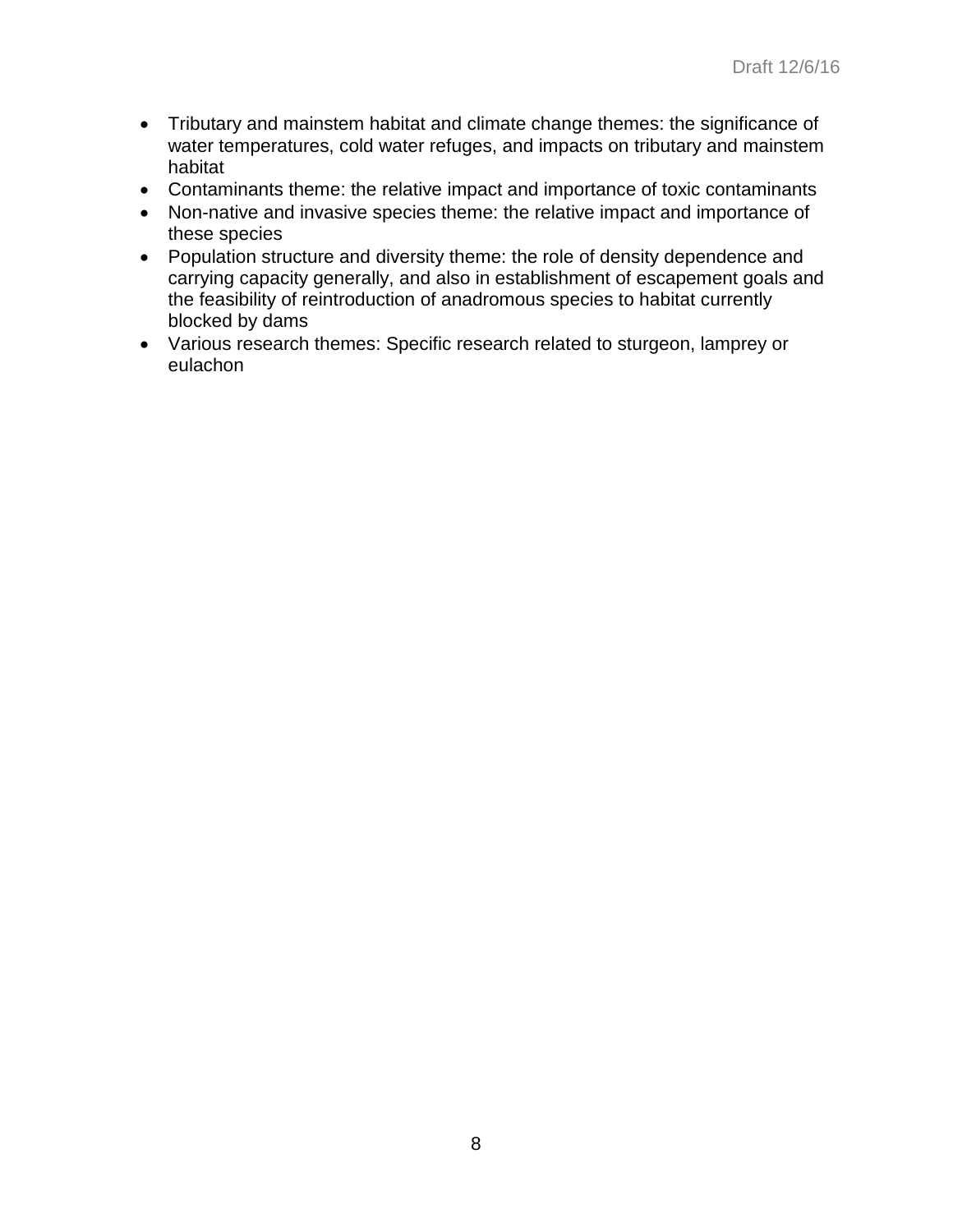# **III. Implementation**

Implementation of the research plan over the next three years will focus on clarifying and organizing the research conducted under the Program through several implementation steps. First, as described in Section III, some areas of Program research warrant priority and immediate review: tributary habitat and artificial propagation. All other areas of Program research will undergo regular review, which includes annual administrative check-ins and periodic science and policy review as needed. These reviews should highlight research results for a given uncertainty and determine if additional work is needed to on the topic. As research questions are addressed and answered, the Council and Bonneville, working with others in the region, will determine the next priority need based on available funding. The Council recommends that Bonneville consider all appropriate contracting mechanisms to encourage research projects to focus on addressing specific research hypotheses. The Council encourages collaboration among projects to address the high-level critical uncertainties that cannot be addressed at the project level. In their Critical Uncertainties report, the ISRP and ISAB highlighted the need for multi-entity partnerships to develop collaborative approaches to evaluate or to evaluate data from multiple projects and sources

## *A. Reviews for uncertainties research*

### **1. Administrative check-ins**

An annual administrative check-in will provide an opportunity to ensure that all Program research projects have a fully completed, updated research, monitoring and evaluation (RM&E) reporting template on file. This check-in will provide an opportunity to identify if projects are on track for reaching their completion dates. This will largely be a tracking exercise performed by the Council with assistance from Bonneville staff and researchers as necessary and will use information compiled by the ISAB in [Appendix D](https://www.nwcouncil.org/media/7149871/isabisrp2016-1appendixd.pdf) of the critical uncertainties report.

## **2. Science and policy reviews**

Periodic and less frequent science and policy reviews should occur to ensure projects are producing results and progressing toward addressing critical uncertainties. As described in the Program and further developed in the critical uncertainties report in [Appendix A](http://www.nwcouncil.org/media/7149870/isabisrp2016-1.pdf#page=151) (figure 1), the [risk-uncertainty](https://www.nwcouncil.org/fw/program/2014-12/program/partfour_adaptive_management/#rum) assessment provides focused questions and context for the selection and evaluation of research projects. Answers to these and other important questions below will focus research programs on critical questions, produce conclusions that inform decisions and support a more cost-efficient research program.

Key questions that must be addressed during review of existing and new projects are: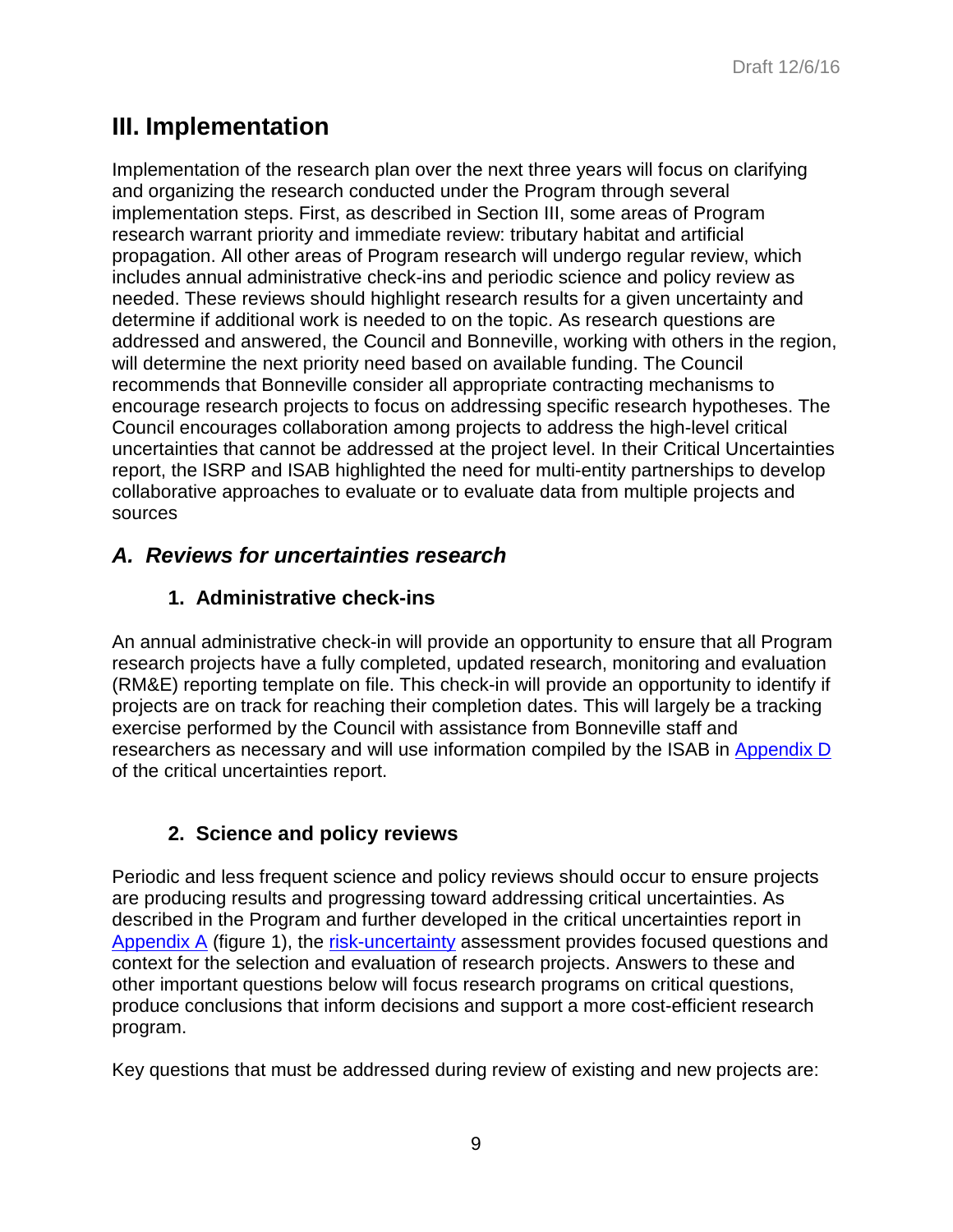- Is the information gained through the research critical and unknown?
- Is the project able to provide that information?
- Is the funding of the project appropriate?

For example,

- If progress is being made on addressing an uncertainty, how much longer should the research continue?
- If progress is being made, is it worth the cost of the research activities to continue?
- If no progress is being made, are there modifications in research design or implementation that might better address the uncertainty or should the project be ended? Is there an alternative research approach that might have better promise?

## *B. Research Reporting*

The Council emphasizes the importance of annual reporting from all projects, including research projects. The Council supports the following reporting elements:

- Annual written reports, based on Bonneville's reporting [template,](https://nwcouncil.box.com/s/qoswpbd93o4rkskdk1lbngb1135f3whl) made publicly available. In its 2014 Fish and Wildlife Program, the Council called on Bonneville to require all research, monitoring and evaluation projects to report annually, providing an electronic summary of their results and interim findings, as well as the benefits to fish and wildlife. A high priority is to separate research reports from monitoring reports. The former should address hypotheses and critical uncertainties and the latter should provide important data about implementation, status and trends. As appropriate, action effectiveness should be reported as part of research reports. The ISAB and ISRP noted in their critical uncertainties report that data from non-research projects could be useful to inform hypotheses with appropriate coordination, design and evaluation. Required elements of research project reports include:
	- o Projects sponsors will provide draft template reports to Bonneville in January of each year; Bonneville will be responsible for ensuring reports meet and include all required information
	- o Project sponsors should issue their annual reports to Bonneville by March of each year using the template format
	- o Project sponsors should prepare final written reports for research that is complete, based on the reporting template
	- o Inadequate reports will be sent back to sponsors and Bonneville to remedy
- Annual reports for research projects should be made available from Bonneville to the Council generally in May each year in order to support administrative checkins and science and policy reviews.
- The Council will consider opportunities for oral presentations either as part of evaluation or as otherwise necessary for information sharing.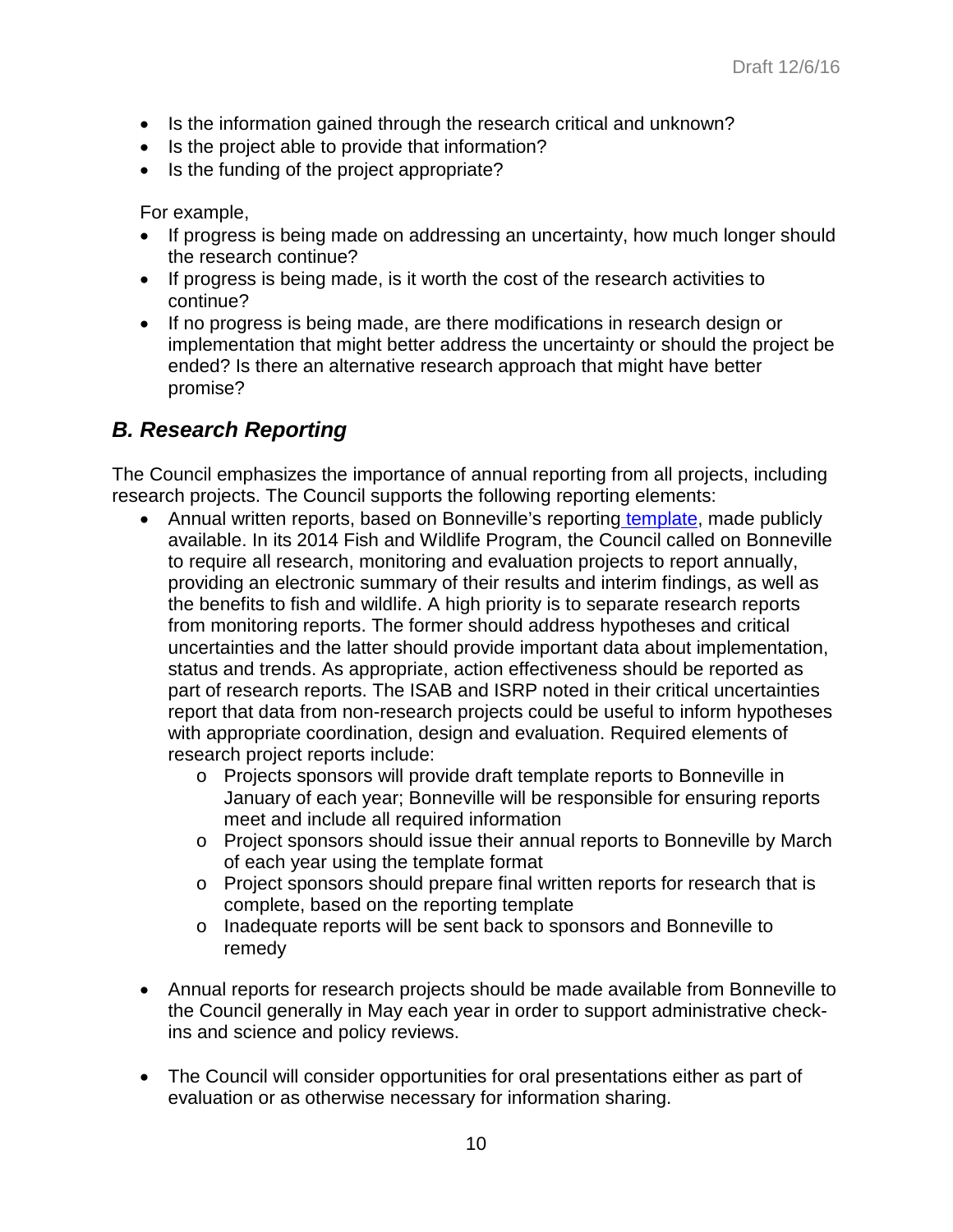### *C. New research*

Through its forums or review groups, the Council will identify the need, opportunity and scope for new research efforts. The Council and Bonneville will prepare solicitations for proposals (requests for information or requests for proposals), and the Council will recommend proposals to Bonneville for implementation. Preproposals may be utilized if appropriate. These proposals will undergo science and policy review. If funded, the projects would then be subject to the reporting and review elements previously discussed in this plan.

### *D. Tracking research*

The Council, using a [database](http://research.nwcouncil.org/) developed in conjunction with the critical uncertainties report, along with research project reviews and CBFish.org, will compile and track the information important to evaluating the progress of research to address the research plan's critical uncertainties. This information will include the rationale for why these uncertainties are critical for the Program, recommendations from the ISAB report, source information from each of the critical uncertainties, which projects are directly and indirectly addressing these uncertainties, and links to annual and final reports and completion dates.

### *E. Assessment of progress toward addressing critical uncertainties*

There is a need to periodically consider the results of critical uncertainties research at a *programmatic* level to determine what progress is being made. The Council will review the research plan every three years, with the assistance of the independent science panels and other regional partners. The Council will, as necessary, sponsor forums, workshops or conferences to inform this update. In their critical uncertainties report, the ISRP and ISAB highlighted the need for multi-entity partnerships to develop collaborative approaches to evaluate or to evaluate data from multiple projects and sources. A key question to be asked each time the plan is updated will be whether the steady accumulation of research project reviews indicates sufficient progress is being made across the research plan in addressing the Program's critical uncertainties.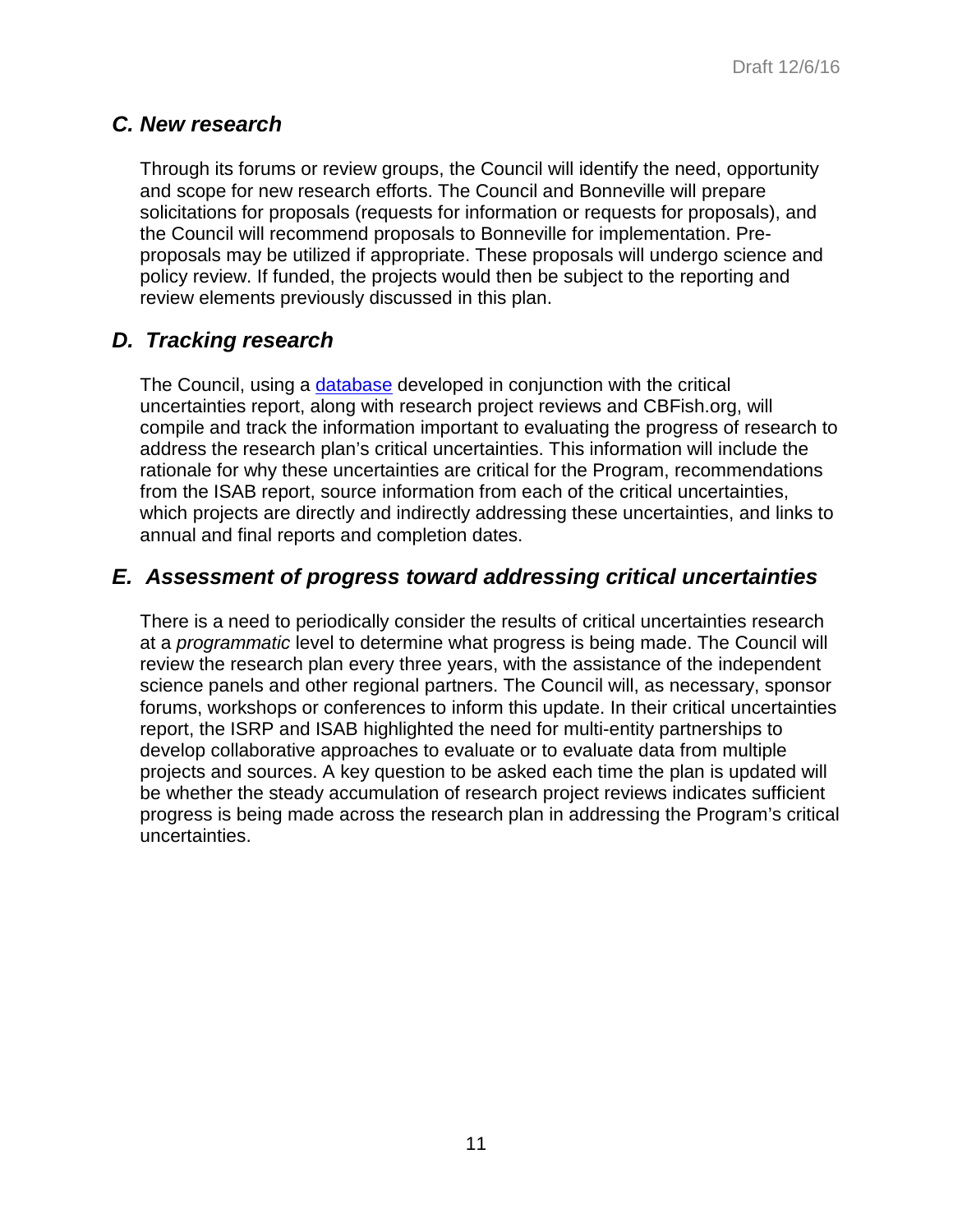# <span id="page-13-0"></span>**IV.Appendix A. Critical uncertainties by theme**

### **Theme A. Tributary Habitat**

- **Question 1.** Do investments in tributary habitat restoration mitigate for degraded mainstem habitat and passage conditions?
	- **1.1.** To what extent do tributary habitat restoration actions improve the survival, productivity, distribution and abundance of native fish populations?
		- **1.1.1.** How much does improving habitat and eliminating barriers (removing dams and culverts, or transporting migrating fish above dams) increase carrying capacity and contribute to recovering important fish populations?
		- **1.1.2.** To what extent is an increase in carrying capacity usurped by nonnative invasive species, preventing recovery of native fish and wildlife populations?
		- **1.1.3.** How do fish adapt their behavior to mitigate for extremely warm water temperature?
- **Question 2.** What additional habitat restoration projects should be implemented to benefit fish and wildlife?
	- **2.1.** What combinations of protected and restored aquatic, riparian and upland habitat are most effective at meeting the life cycle needs and sustaining populations of fish and wildlife in tributaries?
	- **2.2.** Do some restoration efforts provide resilience to buffer against climate events and recover native species of interest?
		- **2.2.1.** How can habitat restoration activities or hydrosystem operations modify groundwater/surface water interactions and floodplain habitats to provide refuges during extreme events and improve overall survival, productivity, distribution, and abundance of anadromous and resident native fish populations?

### **Theme B. Mainstem Habitat**

- **Question 1.** Do hydrosystem operations dedicated to improve mainstem habitat provide the expected benefits for fish?
	- **1.1.** What are the impacts of hydrosystem operations on mainstem habitats, including the freshwater tidal realm from Bonneville Dam to the salt wedge? How might hydrosystem operations be altered to recover mainstem habitats and enhance prey production and the carrying capacity of mainstem habitats?
	- **1.2.** Did reductions in historical mainstem habitat, including dam construction, change the density-dependent responses of salmon, sturgeon, and other anadromous and resident species?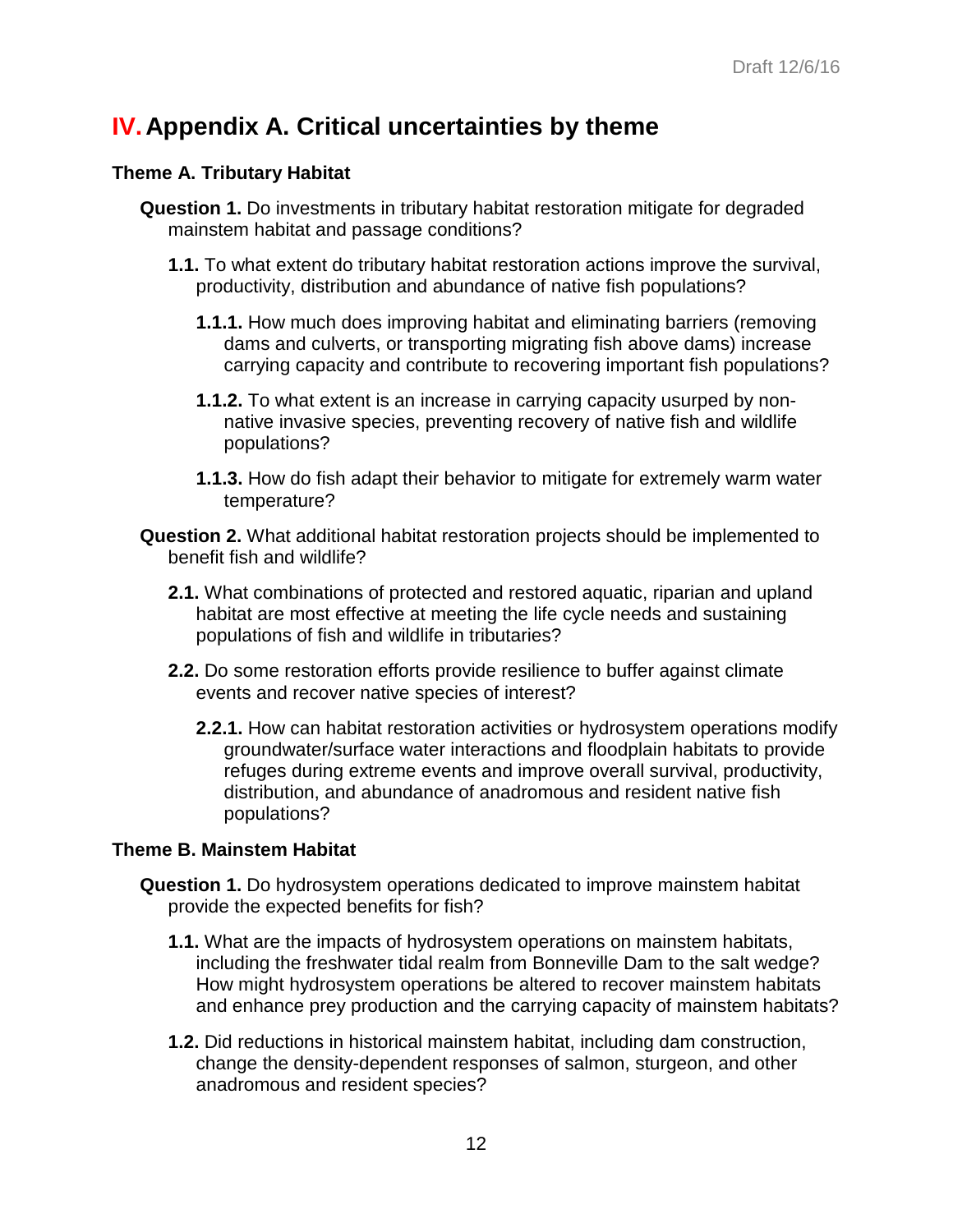- **Question 2.** What additional hydrosystem operations or passage strategies should be considered to improve mainstem habitat to benefit fish?
	- **2.1.** What should be the magnitude and timing of restored flows, ramping rates, and temperature regimes for the free-flowing segments of the river?
	- **2.2.** What would be the effects of operational changes for optimizing water temperatures and water quality for fish in shoreline and riparian habitats?
	- **2.3.** Where, when, and at what frequency under different conditions do salmonids and other native species use cold water thermal refuges in the lower Columbia, upper Columbia and Snake rivers?
		- **2.3.1.** To what extent can managed releases from high-head dams mitigate or mask the effects of climate change by regulating water temperatures and thereby optimizing habitat for endangered fish downstream of such structures?
		- **2.3.2.** What would be the effects of operational changes for optimizing water temperatures and water quality for fish in shoreline and riparian habitats, as well as for wildlife in these habitats?
	- **2.4.** How much spawning and rearing habitat is available to White Sturgeon above and below Bonneville Dam under a range of actual operational conditions?
	- **2.5.** How do operational changes and habitat conditions, including temperature, differentially affect spawning success and juvenile growth and survival to the recruitment stage for White Sturgeon?

### **Theme C. Fish propagation**

- **Question 1.** Are current propagation efforts successfully producing fish for harvest and conservation?
	- **1.1.** What is the relationship between basinwide hatchery production and the survival, fitness and growth of naturally produced fish in freshwater, estuarine and ocean habitats?
		- **1.1.1.** Can hatchery production programs meet adult production and harvest goals (integrated and segregated) while protecting naturally spawning populations?
		- **1.1.2.** What are the effects, by life stage, to natural populations from competition, predation (direct and indirect), and disease caused by interactions with hatchery-origin juveniles, from harvest in fisheries targeting hatchery-origin adults and from hatchery effluent?
	- **1.2.** What is the magnitude of any demographic benefit or detriment to the production of natural-origin juveniles and adults from natural spawning of hatchery-origin supplementation adults?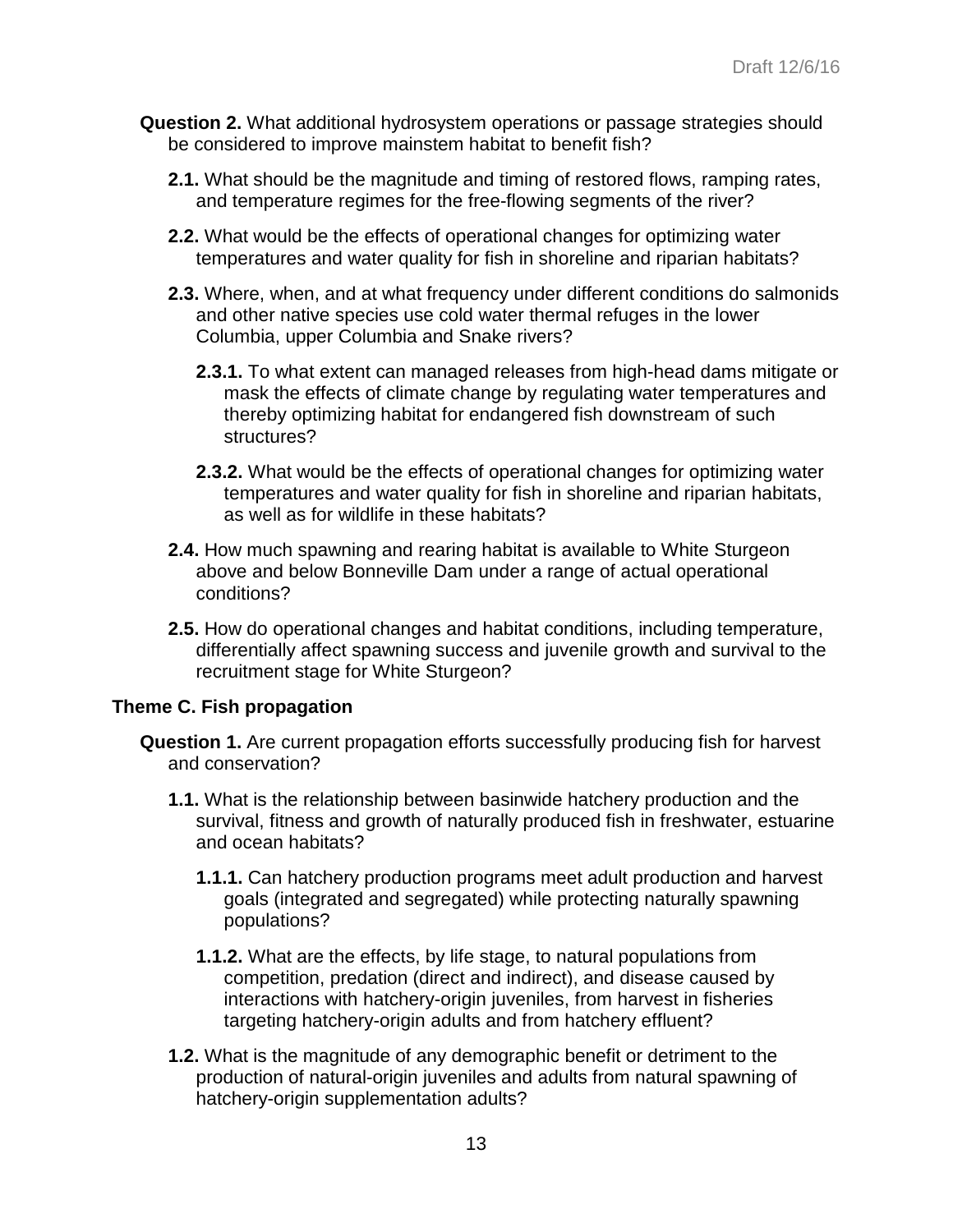- **1.2.1.** What are the range, magnitude and rates of change of natural spawning fitness of integrated (supplemented) populations, and how are these related to management rules including the proportion of hatchery fish permitted on the spawning grounds, the broodstock mining rate, and the proportion of natural origin adults in the hatchery broodstock?
- **1.3.** What are the potential impacts on wild sturgeon from mixing of genetic stocks as part of broodstock and larval fish rearing mitigation efforts?

**Question 2.** Can hatcheries successfully support Pacific Lamprey?

**2.1.** What is the potential role of lamprey propagation and translocation as a way to mitigate for lost lamprey production when passage and habitat improvements alone are insufficient to restore lamprey populations? Specifically, can artificial propagation be used to supplement and restore depressed populations of Pacific Lamprey?

#### **Theme D. Hydrosystem flow and passage operations**

- **Question 1.** Do hydrosystem operations dedicated to benefit fish provide the expected benefits?
	- **1.1.** What is the relationship between levels of flow, spill, total dissolved gas and survival of fish (including salmonids, eulachon, sturgeon, lamprey, and other focal species) through the Columbia Basin hydrosystem (including the Columbia, Snake and Willamette rivers)?
	- **1.2.** What are the effects of spill operations on returning adults that subsequently affect adult fish migration behavior, straying, pre-spawning mortality, and smolt-to-adult return ratios (SARs)?
	- **1.3.** How does the existing hydrograph affect reproductive and recruitment success for sturgeon and burbot and thus conservation aquaculture operation decisions in the Kootenai River subbasin?
	- **1.4.** How does dam passage affect fish?
		- **1.4.1.** How does juvenile passage through multiple dams versus transportation affect adult fish migration behavior, straying, and pre-spawn mortality, and juvenile-to-adult survival rates?
		- **1.4.2.** Do juvenile bypass systems negatively affect smolts making them less fit or are less fit smolts more likely to end up in the bypass system?
		- **1.4.3.** How do dams affect lamprey during migration?
	- **1.5.** How do hydrosystem reservoirs affect food web, predator-prey interactions, competition, survival and growth?
	- **1.6.** What is the flexibility of the hydrosystem to be optimized for different species needs (flow, temperature, etc.)?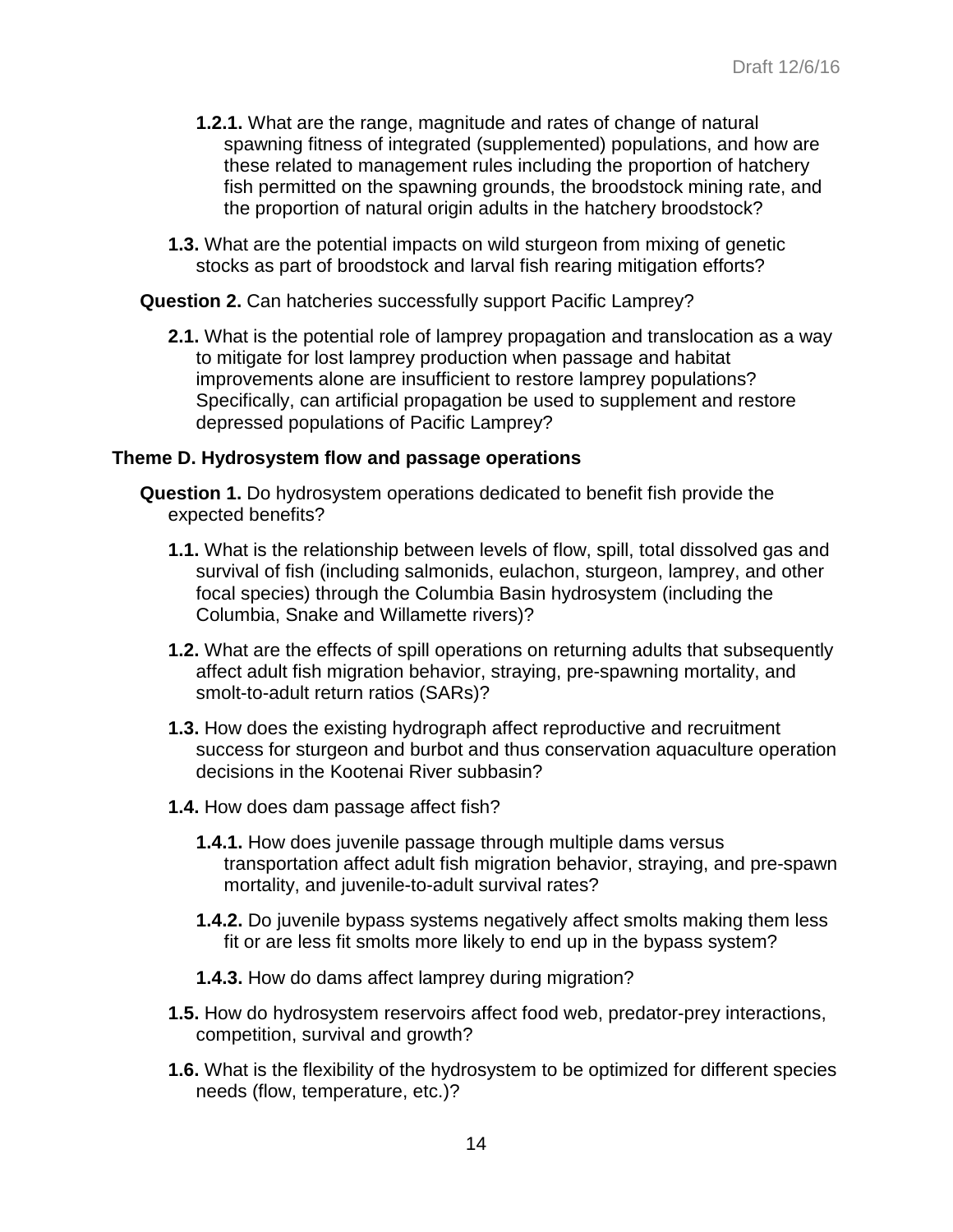- **Question 2.** What additional hydrosystem operations or passage strategies could be considered to benefit fish?
	- **2.1.** What are the effects of water temperature at mainstem dams and reservoirs on fish passage (both juvenile and adults)?

### **Theme E. Estuary, plume and ocean**

**Question 1.** Are investments in the estuary having the expected beneficial effects?

- **1.1.** What are the responses of focal species (anadromous salmonids, White Sturgeon, Pacific Lamprey, and Eulachon), life history types, and populations to alternative restoration actions and locations in the estuary that best inform management decisions?
- **1.2.** How can we efficiently and effectively manage and restore estuarine habitat to increase the carrying capacity of the estuary for salmonids and other focal species (anadromous salmonids, White sturgeon, Pacific Lamprey, and Eulachon)?
- **Question 2.** What should we know about the estuary, plume, and ocean that will improve life cycle survival forecasts or inform management actions?
	- **2.1.** How much do specific factors impact growth, fish condition, residence time, age at maturation and survival of focal fish species (anadromous salmonids, White Sturgeon, Pacific Lamprey, Eulachon) in the estuary, plume, and ocean?
		- **2.1.1.** How do upstream nutrient fluxes influence hypoxia below Bonneville Dam?
	- **2.2.** How do climate change, hypoxia, and ocean acidification affect survival of focal fish species (anadromous salmonids, White Sturgeon, Pacific Lamprey, Eulachon) in the estuary, plume, and ocean?
	- **2.3.** How large are density dependence effects for salmonids in the estuary and ocean, including the influence of hatchery fish and/or invasive species (e.g., American Shad juveniles)?
	- **2.4.** To what extent can predictive models be used to evaluate the potential impacts of hydrosystem projects on estuary, plume, and coastal marine habitats and their biota?
	- **2.5.** What tidal freshwater, estuary, plume, and ocean habitats and their biota are most important to focal species (anadromous salmonids, White Sturgeon, Pacific Lamprey, Eulachon)?

### **Theme F. Population structure and diversity**

**Question 1.** What is the abundance, distribution, and diversity of focal species?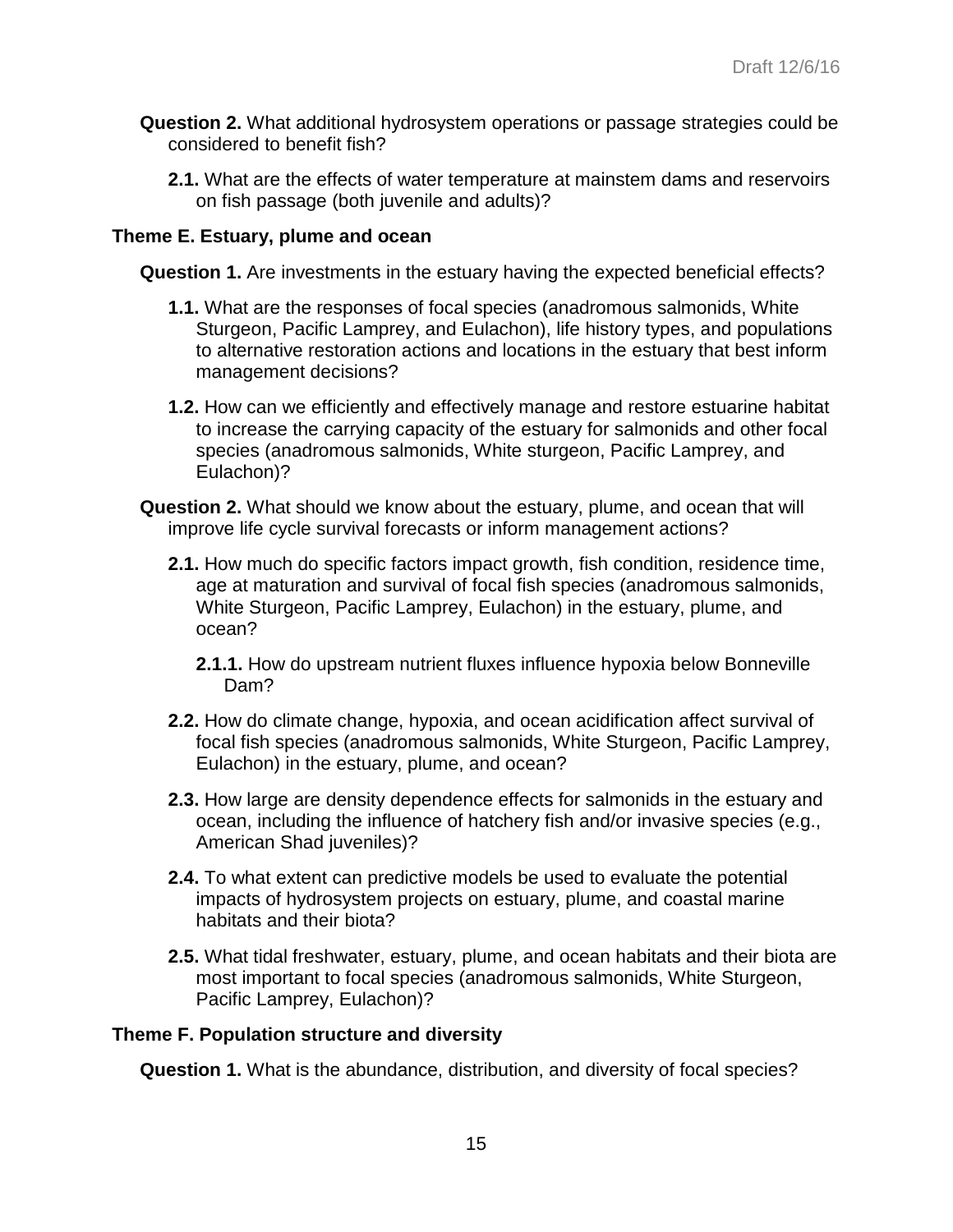- **1.1.** What is the current range of biological diversity (life history and genetic) in focal fish and wildlife populations in Columbia River Basin ecosystems, and how is that diversity influenced by geographic location and changing environmental conditions?
	- **1.1.1.** What is the abundance, distribution and diversity of Pacific Lamprey in the Columbia River Basin? What are mortality rates for lamprey by lifestage?
	- **1.1.2.** What is the status of White Sturgeon populations in the Columbia River Basin?
	- **1.1.3.** What is the biological goal for spawning escapement for focal fish and wildlife populations including consideration of carrying capacity and nutrient return?

**Question 2.** What level of population diversity is necessary to ensure population integrity?

- **2.1.** What is the relationship between genetic diversity and ecological and evolutionary performance, and to what extent does the loss of stock diversity reduce the fitness, and hence survival rate and resilience, of remaining populations?
	- **2.1.1.** How effective is genetic assessment for determining trends in population status and population diversity?
- **Question 3.** What is the potential for reintroducing anadromous fish above blocked areas?
	- **3.1.** What is the success rate of the current efforts at reintroducing anadromous fish into blocked areas throughout the Pacific Northwest?
	- **3.2.** What is the feasibility of reintroducing anadromous fish at each federal and non-federal project that currently blocks anadromous fish from historic habitat? Specifically, what is the feasibility of implementing adult and juvenile passage at dams that currently do not have passage?
		- **3.2.1.** Will the novel biotic communities that have assembled since barrier construction—with their predators—allow the reintroduction of productive native fish populations?
		- **3.2.2.** What is the feasibility of upstream and downstream passage options for salmon and steelhead in the upper Columbia (above Chief Joseph and Grand Coulee dams)?
		- **3.2.3.** Can extirpated populations be recolonized by relying on out-of-basin brood stock?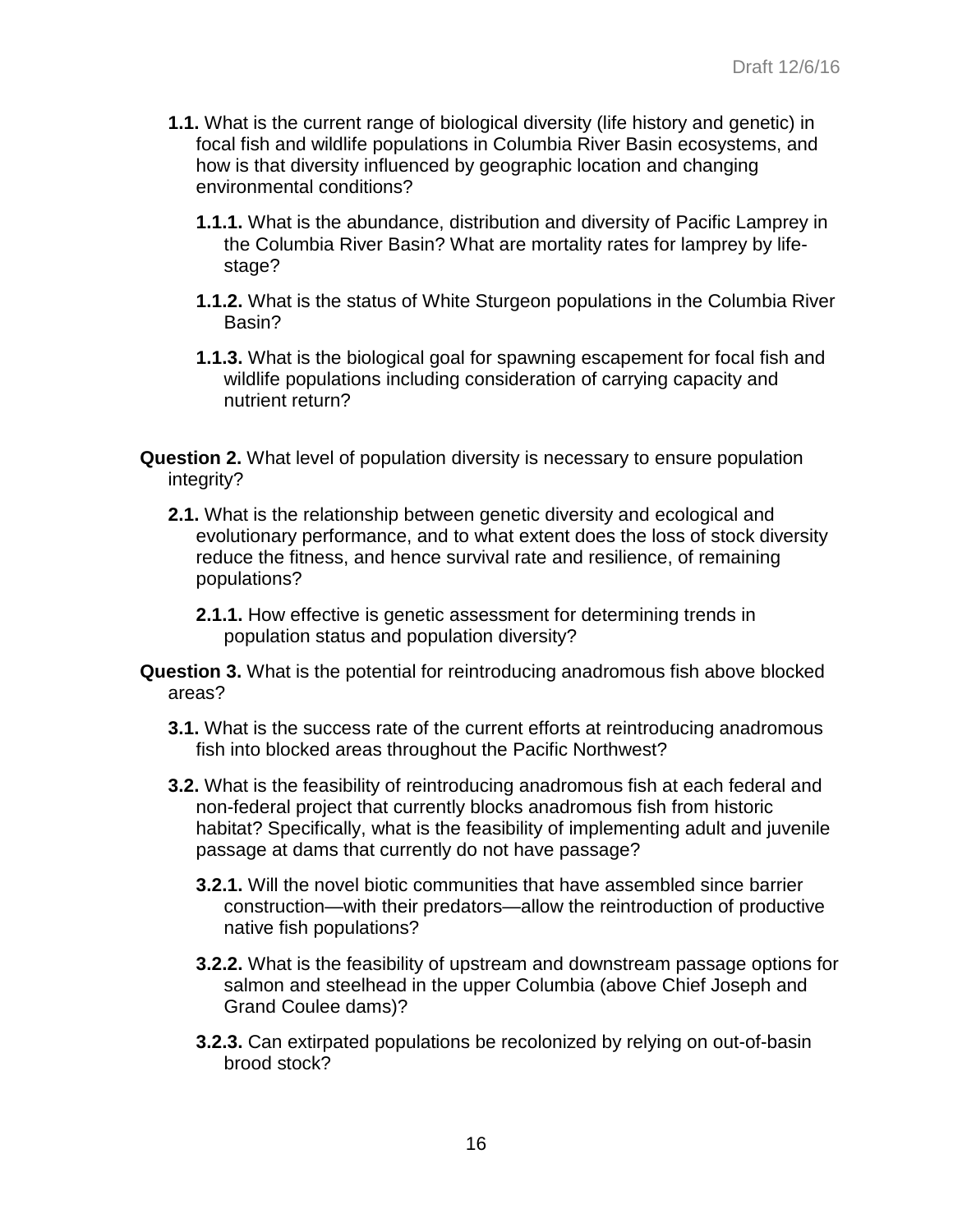- **3.2.4.** In particular, what are the potential benefits and risks of re-introducing anadromous fish into blocked areas throughout the Pacific Northwest?
- **3.2.5.** What is the potential for and likelihood that reintroduced salmon will form adfluvial populations above barriers without volitional passage, and how will this impact population growth and persistence of the anadromous population?
- **Question 4.** What factors within and outside of the Columbia River Basin influence trends in recruitment, mortality, and abundance of Columbia River Basin fish and wildlife populations?
	- **4.1.** What are the relative contributions of habitat loss, harvest, predation and mainstem passage to reduced riverine survival and production of anadromous salmonids and other fishes targeted in the Fish and Wildlife Program?
		- **4.1.1.** How do fish move among rearing habitats, and what is the importance of habitat connectivity and spatial distribution?
		- **4.1.2.** How does changing hydrosystem, harvest, hatchery and habitat actions affect salmon and steelhead status and trends given the influence of ocean conditions?
		- **4.1.3.** What factors are limiting recruitment of White Sturgeon above and below Bonneville Dam?
		- **4.1.4.** Do the mainstem dams isolate sturgeon populations, and if so, what is the feasibility of restoring connectivity to maintain genetic diversity in the long-term?
	- **4.2.** What life history strategies are utilized by Columbia River Basin fishes (e.g., Pacific salmon, lamprey, sturgeon, Eulachon), and how do they influence survival and growth in tributaries, the mainstem Columbia River above and below the dams, the estuary, and the ocean plume?
		- **4.2.1.** After anticipated restoration of tributary habitats and given the range in ocean conditions and spawner densities, what level of SARs is needed for each salmon ESU in order to (1) provide for a self-sustaining population, and (2) provide harvests that meet harvest goals?
	- **4.3.** How can the abundance and diversity of fish in the Columbia River be increased and sustained over the long term given the multitude of biological, physical, and cultural constraints?
		- **4.3.1.** What are the levels of genetic diversity and degree of spatial genetic differentiation among populations or aggregations of Pacific Lamprey from the Columbia River Basin and rivers along the West Coast of North America? Specifically, what are the genetics of anadromous and resident lamprey populations (e.g., existence of genetically distinct population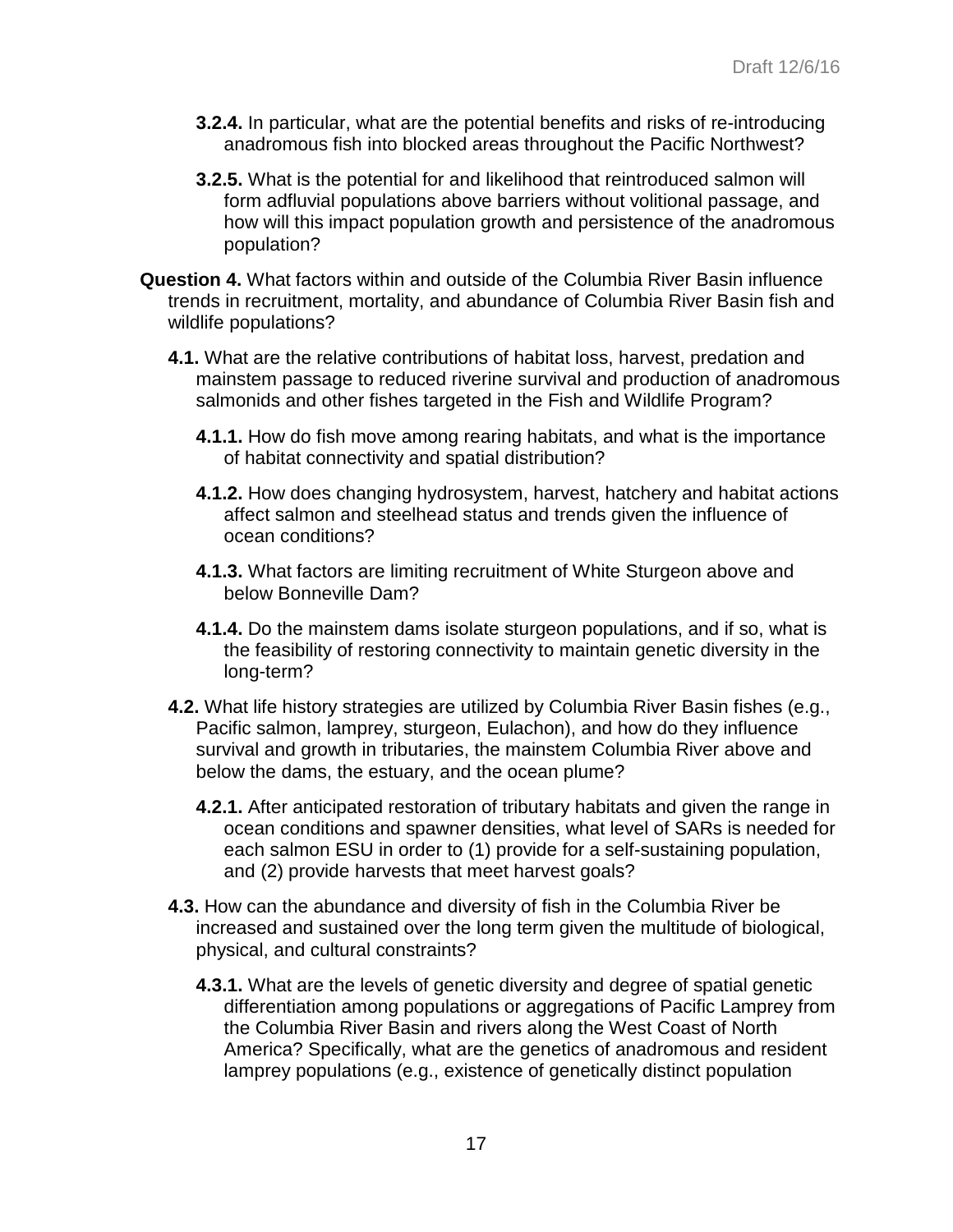structure, rate of gene flow, population/subpopulation characteristics, etc.)?

**4.3.2.** What are the potential risks of reconnecting two groups of fish separated by a barrier (e.g. are the two groups still similar or have they adapted to their separate habitats resulting in negative effects if reconnected)?

#### **Theme G. Predation**

- **Question 1.** How effectively are undesirable impacts of predation ameliorated by management actions including hydrosystem operations, habitat modifications and predator population control?
	- **1.1.** To what extent is the viability or abundance of native fish and wildlife populations in the Columbia River Basin jeopardized by predation?
		- **1.1.1.** What proportion of adult salmon and White Sturgeon are killed by sea lions (and other marine mammals) during their upstream migration below Bonneville Dam?
	- **1.2.** To what extent is the productivity or viability of salmon populations increased by management actions to reduce avian and fish predation on smolts during the downstream migration versus actions to reduce marine mammal predation during the upstream migration below Bonneville Dam?
		- **1.2.1.** How does the cost-effectiveness of actions to control predator populations compare to that for alternative actions (e.g., flow and habitat modifications, hatchery supplementation) to increase the productivity or viability of natural salmon populations?
- **Question 2.** Are there actions other than removing predators that could reduce predation on listed species?
	- **2.1.** How does increasing the total density of prey through hatchery releases, and alternative prey species such as Eulachon affect the rate of predation on natural-origin juvenile and adult salmon, steelhead, sturgeon and lamprey?

### **Theme H. Non-native species**

- **Question 1.** Are current efforts to prevent the introduction and reduce the populations of nonnative species effectively protecting native species?
	- **1.1.** What are the primary pathways of introduction of invasive and non-native species, and what management actions could control and limit them?
	- **1.2.** To what extent is the viability or abundance of native fish and wildlife species in the Columbia River Basin jeopardized by non-native species?

### **Theme I. Contaminants**

**Question 1.** Can toxic substances undermine fish and wildlife recovery efforts?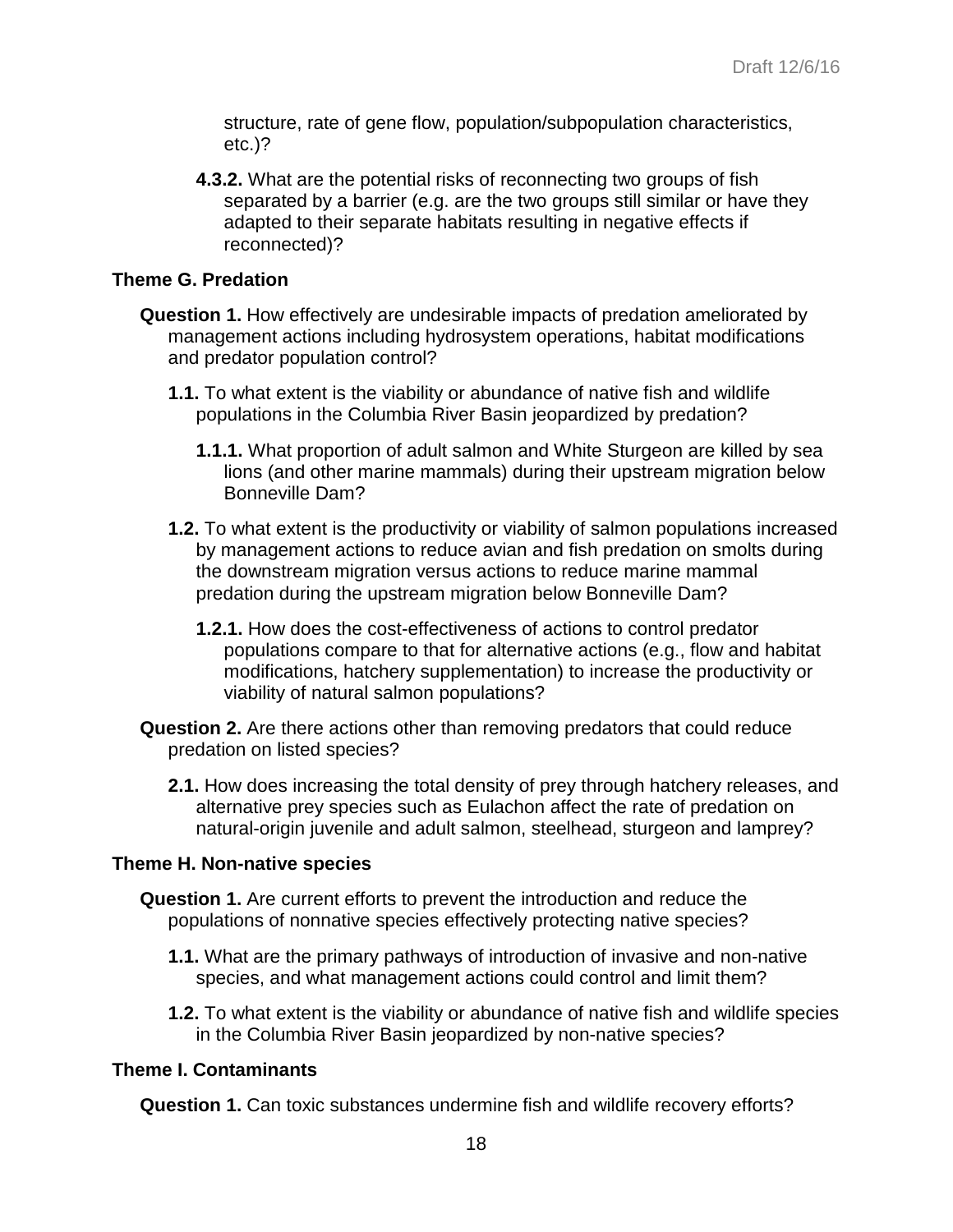- **1.1.** What are the distributions, uses and concentrations of toxics, including emerging contaminants, in the Columbia River Basin, and what are their trends over time?
	- **1.1.1.** What are the impacts of different hydrologic scenarios and management actions (e.g., dam operations and flow management) on contaminant distributions and transfer of contaminants to food webs?
- **1.2.** How do toxic substances, alone and in combination, affect fish and wildlife distribution and abundance, survival and fitness, and productivity in the Columbia River Basin?
	- **1.2.1.** What are the cumulative and/or synergistic effects of multiple toxic contaminants, particularly pesticides, on riparian insects and other organisms that impact the carrying capacity of the Columbia River ecosystem (including estuarine, coastal ocean and riverine habitats), as well as interactions between these chemicals and non-chemical stressors?
	- **1.2.2.** How do food web transfer, sediment transport, and biological effects of emerging and legacy organic contaminants under current management regimes affect key Columbia River species, the success of restoration projects within the basin, and human health (i.e., the success of harvest mitigation)?
	- **1.2.3.** What levels of chemicals of emerging concern (CECs) impact the health of focal species including Pacific Lamprey, White Sturgeon, and salmonids?

### **Theme J. Climate change**

- **Question 1.** How are long-term climate trends expected to impact recovery efforts for fish and wildlife in the region?
	- **1.1.** What food web effects are associated with long-term climate trends predicted for the Columbia River Basin?
	- **1.2.** Are the Program's habitat restoration actions and hatchery facilities able to effectively respond to rapid changes in water availability and quality?
		- **1.2.1.** How secure are surface and ground water sources as aquifers are being depleted because of multiple and competing uses?
	- **1.3.** What are the potential effects of climate change on river hydraulics, temperature and sediment movement in tributaries and mainstem reaches of the Columbia River Basin?
	- **1.4.** How might climate change affect the success of salmonid reintroductions, supplementation or recovery efforts, particularly since warmer waters may favor other species, especially non-natives?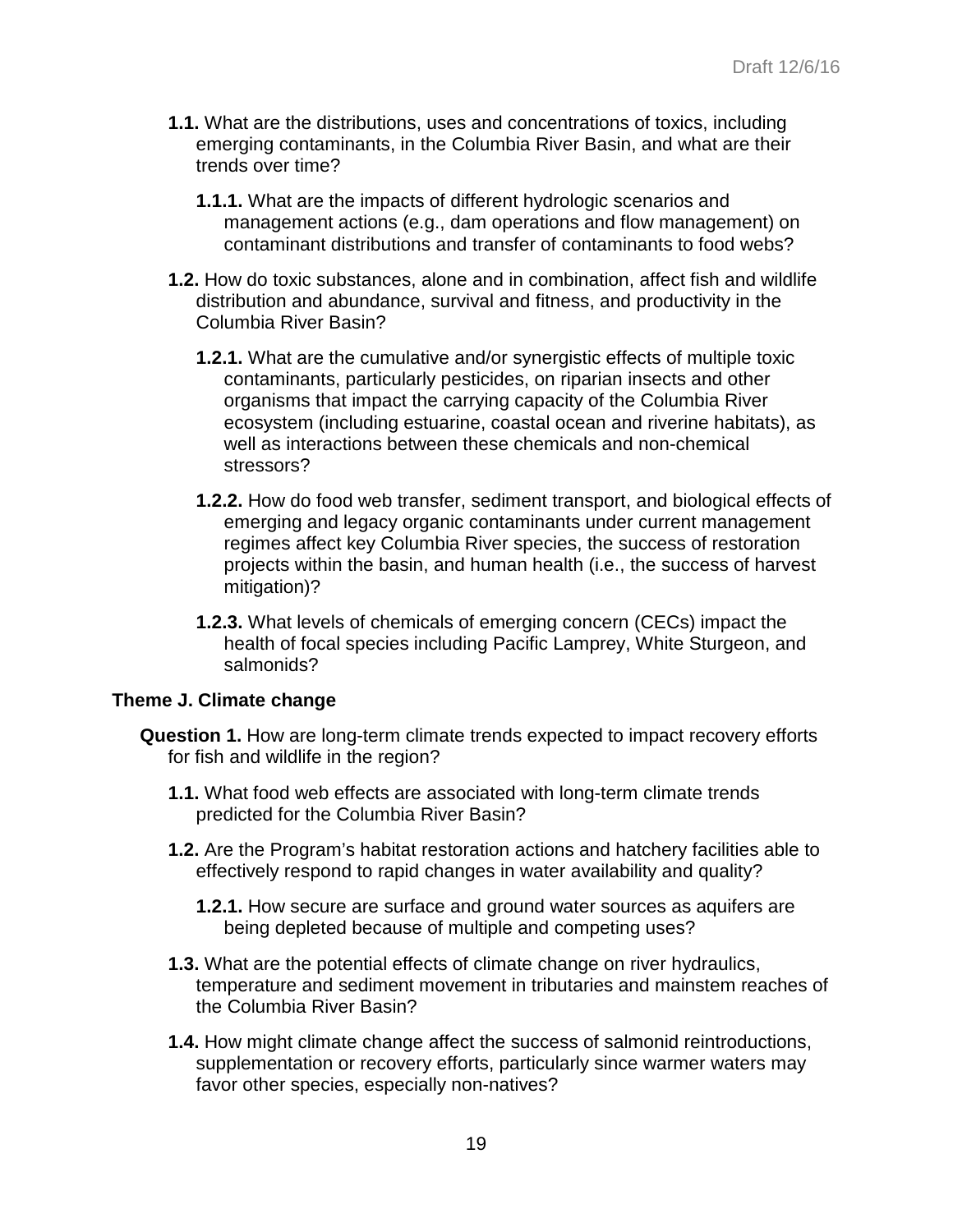- **1.5.** How can understanding future climate conditions help guide restoration actions and ensure their effectiveness over time?
- **1.6.** How could integrated ecological monitoring be used to determine how climate change affects fish and wildlife and the freshwater, estuarine, ocean and terrestrial habitats and ecosystems that sustain them; how can this information inform decisions?
- **Question 2.** What strategic actions could help ameliorate potential effects of climate change including increased water temperatures, decreased summer river flows, changes in upland plant communities, and other ecosystem changes?

### **Theme K. Human development**

- **Question 1.** How are projected changes in society's use of land and other resources likely to affect environmental quality, habitats and fish and wildlife populations?
	- **1.1.** What changes in human population levels and their distribution, per capita income and economic activity are expected over the next 20 years?

#### **Theme L. Harvest**

- **Question 1.** Do current harvest and escapement strategies provide the expected results in supporting recovery efforts and providing harvest opportunities?
	- **1.1.** Are current harvest monitoring tools effective at determining if the results of harvest in supporting recovery efforts and providing harvest opportunities are being met?
- **Question 2.** Are there additional harvest and escapement strategies that would do a better job of supporting recovery efforts and providing harvest opportunities?
	- **2.1.** How can fishery interceptions and harvests of ESUs or populations, both hatchery and wild, best be managed to minimize the effects of harvest on the abundance, productivity and viability of those ESUs and populations?
		- **2.1.1.** What is the catch-and-release mortality by species and stock, and in relation to environmental variables in the ocean, estuary and freshwater?
		- **2.1.2.** What are the impacts of directed (intentional) and incidental (unintentional) harvests on population-specific characteristics and productivity of Columbia River Basin fishes?
		- **2.1.3.** Are hatchery harvest rates a reasonable surrogate for wild salmon harvest rates in freshwater and the ocean?

### **Theme M. Monitoring and evaluation methods**

**Question 1.** Are current methods to count fish and measure productivity accurate, reliable and cost effective?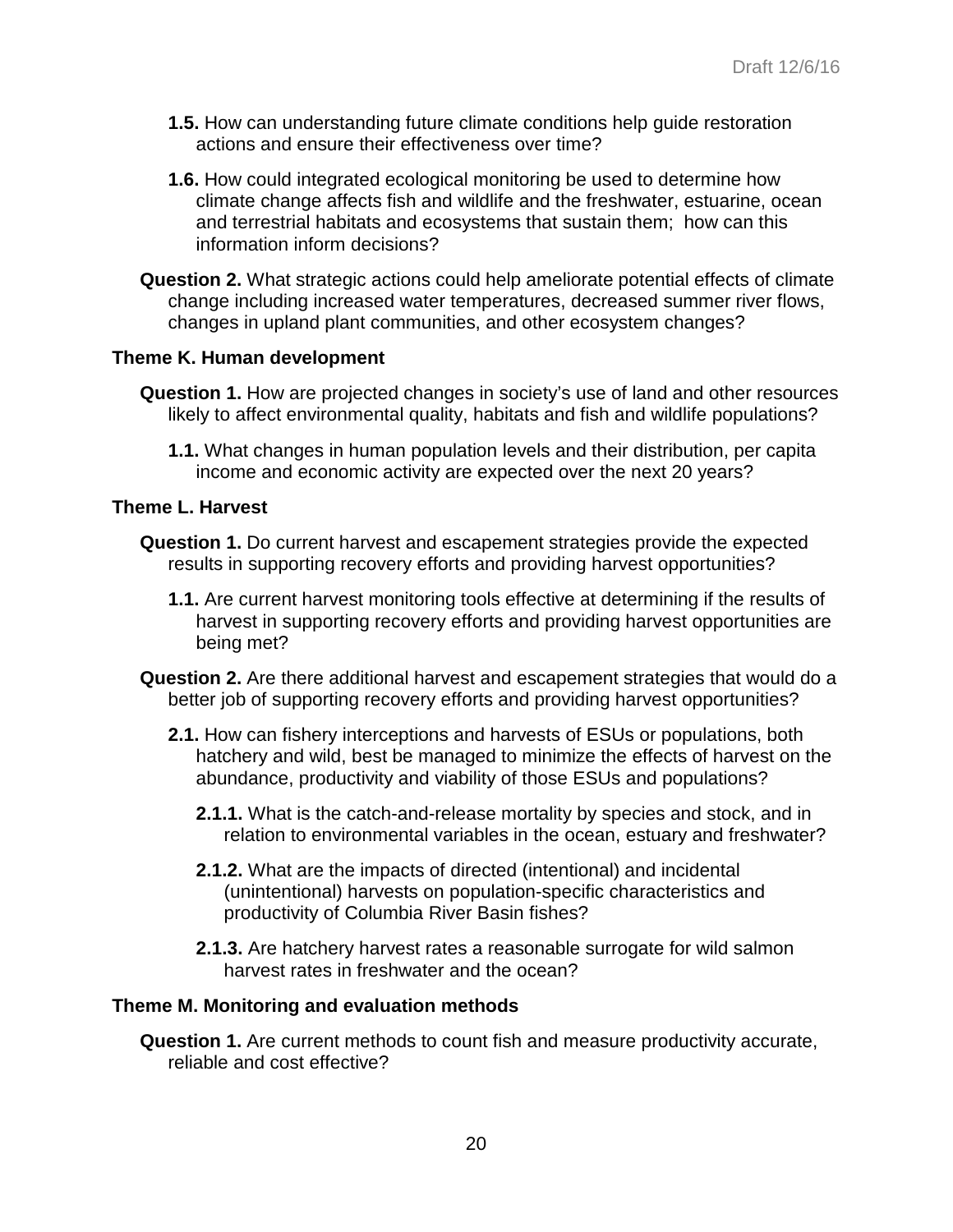- **1.1.** What are the acute and chronic effects of various tag types on fish survival, for example PITtag effects on juvenile salmonids?
- **1.2.** Can survival of juvenile salmonids from spawning to estuary be best monitored using PIT tags, acoustic tags, genetic or other tags?
- **Question 2.** Are there better methods for counting fish and measuring their productivity?
	- **2.1.** Fish survival is currently estimated using capture/recapture methods. How can advances in genetic stock identification, reductions in sizes of tags, new tag technologies, and other emerging methods be used to improve estimates of survival (better precision and less bias) and/or reduce costs?
		- **2.1.1.** What methods can be used to estimate the survival and abundance of lamprey?
- **Question 3.** Are there better methods for determining the response of fish populations to habitat restoration?
	- **3.1.** What are the most effective methods for quantitative estimates of changes to abundance, survival, movement and production in response to habitat restoration, and how can these estimates be integrated across a range of spatial scales from individual restoration treatments to whole watersheds, and temporal scales from annual returns to entire life cycles?
		- **3.1.1.** Do the current methods for detecting effects of many small, incremental habitat improvements on fish populations provide answers with sufficient precision and accuracy to evaluate the success of these programs?
		- **3.1.2.** Are models used to predict habitat benefits of actions prior to implementation accurate and useful in order to prioritize actions and assess cost/benefit ratios?
	- **3.2.** Are there effective methods for fish-in and fish-out monitoring for measuring effects of habitat restoration and other changes?
		- **3.2.1.** What statistical methodologies are available for estimating the number of fish (1) entering and then leaving habitat areas or for (2) entering and the number of progeny leaving the habitat area? And how effective are the statistical methodologies for different habitat types?
- **Question 4.** Are there better methods for determining the response of wildlife populations (other than fish) to habitat restoration?
	- **4.1.** Can impacts to transient wildlife populations (e.g., waterfowl) and small localized wildlife populations (e.g. bears) be effectively monitored at a lower cost?